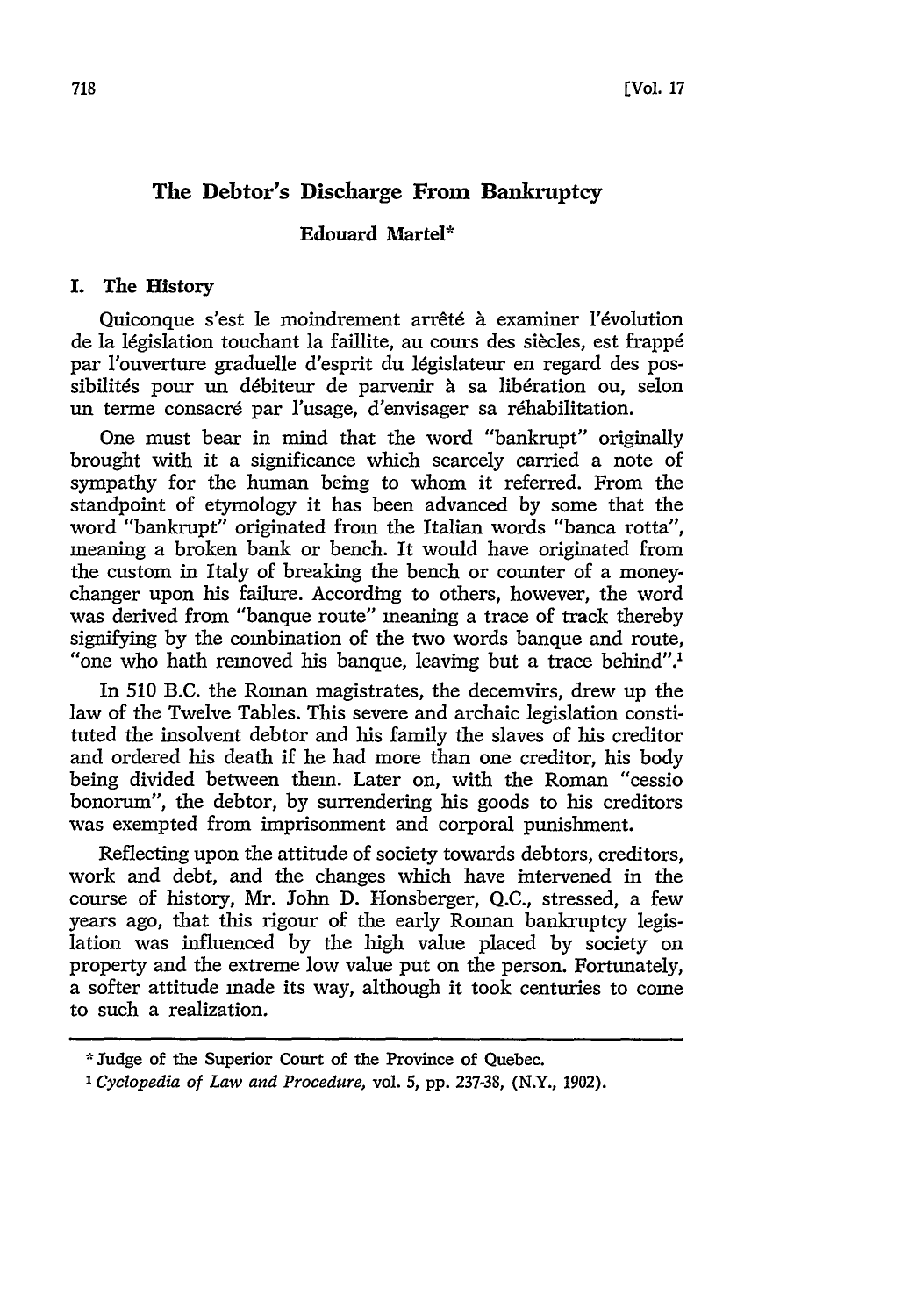Mr. Honsberger wrote that:

The Lex Julia, enacted in the time of Julius Caesar, provided that the person of the debtor would no longer be at the disposal of his creditors. They were merely authorized to seize the debtor's goods and sell them by auction to satisfy their claims. Sometime later, an insolvent debtor who had not committed any fraud and who had surrendered all of his property to his creditors, was entitled to an exemption of all personal penalties. This was known as the "cessio bonorum" which is the real basis for most of the law of bankruptcy in civil law. It was also the beginning of a new and more humane attitude towards the honest and unfortunate debtor.2

While, today, the discharge is a matter of right for a debtor, which entails his reinstatement in the community, we are not so far away from those times when, even by the common law of England, each creditor was allowed to take separate proceeding to recover his debt and the eventual compulsory discharge was ignored. The first English Bankruptcy Act was enacted in 1542. It still bears influence upon our attitudes. It was assumed then that bankruptcy was a quasi-criminal act. A debtor was an offender. Only those who were tradesmen could avail themselves of the privilege of the Act. It was a "Creditors' Act". In 1705, under Queen Anne, the first "debtor's Act" came into being. A debtor, who was a merchant, was given a discharge of all his debts at the time of his bankruptcy, provided he first surrendered all of his property and conformed to all of the other provisions of the statute. In Canada<sup>3</sup> during colonial times, we maintained the distinction, which arose in England, between the word "bankrupt" and the word "insolvent". One must take note of the fact that the word "bankrupt" was originally applied in England to fraudulent persons, meaning "those persons as do make bankrupt" or more specifically, those "who craftily obtaining into their hands great substance of other men's goods, do suddenly flee to parts unknown, or keep their houses, not minding to pay or restore to any of their creditors, their debts and duties".4

Without going much further into the history of bankruptcy and insolvency and the legislation relating thereto one is bound to realize that the debtors, whether traders or not, were looked at by society, as duly expressed in the law a few centuries back, as "... consuming at their own wills and pleasure the substance obtained

<sup>2</sup>The *Aims and Objectives of Bankruptcy Legislation,* an address delivered to a Toronto social club.

**<sup>3</sup>** Duncan and Honsberger, *Bankruptcy in Canada,* 3rd edition, pp. 2 *et seq.,* (Toronto, 1961).

<sup>4</sup> *Ibid.,* p. **1.**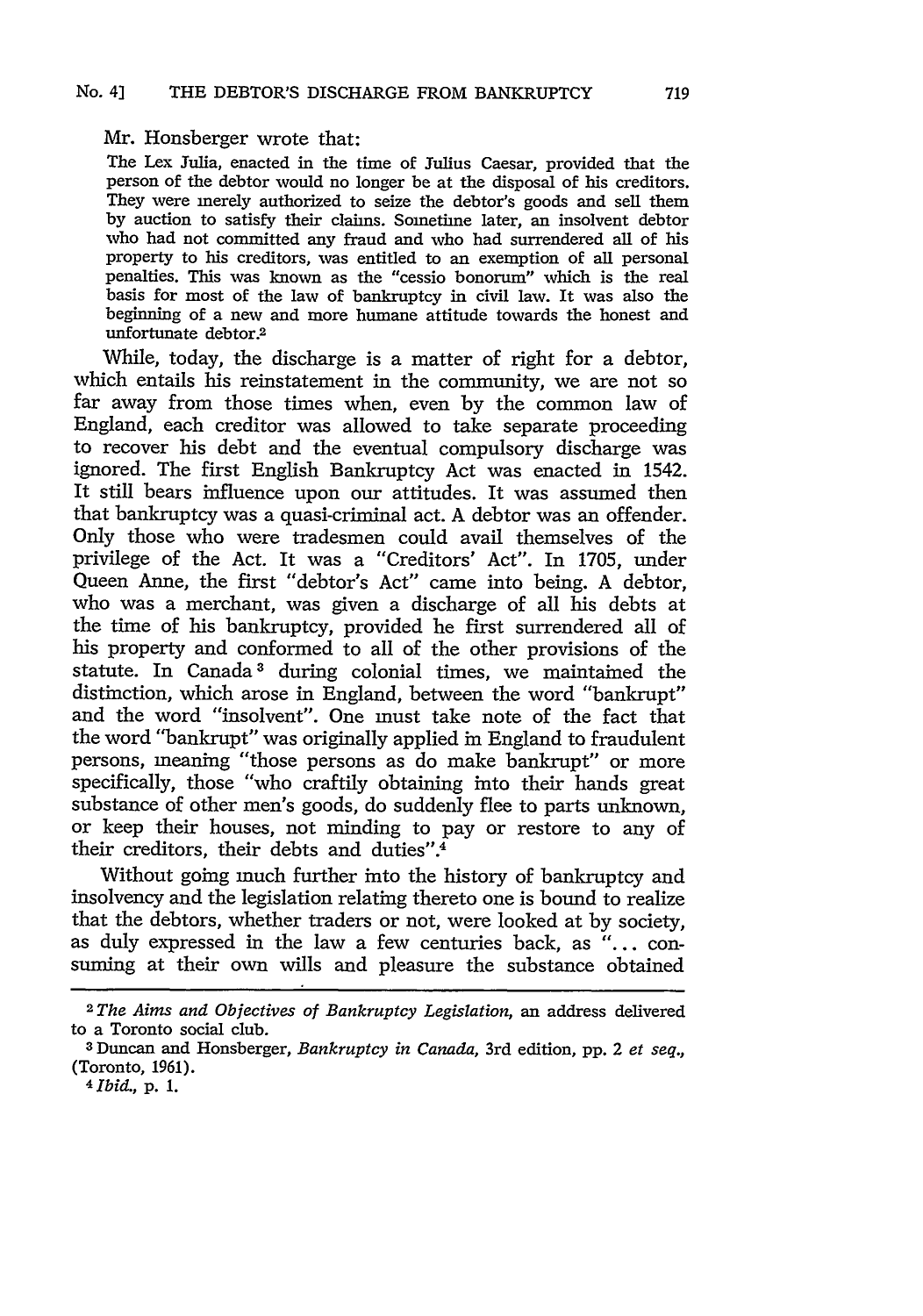by credit from other men for their own pleasure and delicate living, against all reasons, equity and good conscience."<sup>5</sup> Referring to the last-described genus of debtors and looking at the situation, at the beginning of the twentieth century, Mr. D. E. Thompson, K.C., talking before the Canadian Manufacturers' Association on "Bankruptcy Legislation in Canada"<sup>6</sup> said:

Irate creditors are sometimes inclined to think that notwithstanding the improvements of civilization, the genus here described is not yet quite extinct.7

Bankrupts were in effect treated as criminals and one had to wait until 1705, during the reign of Queen Anne, to feel that some relief was given to the debtor,<sup>8</sup> when the stigma was somewhat lifted. It became possible for a bankrupt to be released from his debts, upon surrendering his property and conforming to the directions of the law.

In the province of Quebec, under the Ordinance of 1673, while the law then in existence allowed a debtor, as an insolvent, to have his property divided among his creditors by surrendering it to them, the right to a discharge from further liabilities was not recognized. The Ordinance of 1839 was, indeed, a big improvement upon the Ordinance of 1673. As indicated by De la Durantaye, $9$  in referring to the Ordinance of 1839:

The substance of the English laws of 1571, 1706 and 1825, was combined in that Ordinance applicable to Lower Canada.

The voluntary assignment, instituted by the Law of 1825 in England, was incorporated in the Ordinance of 1839. Mr. D. E. Thompson, expressing himself on this 1839 "Ordinance concerning bankrupts and the administration and distribution of their estates and effects", modelled on the English Bankruptcy laws then in force, considered that:

Quebec (then Lower Canada) takes first place on this subject among the Provinces, [referring to the discharge granted to the debtor] not only by reason of the greater liberality of its common law, but because it was the first to cover the whole ground by statutory provision.10

He went on to say:

The Law thus promulgated ensured not only rateable distribution, but the debtor's right, in the absence of fraud, to a discharge after full

**6** (1901-02) 1 Canadian Law Review, **p.** 173.

*7Ibid.*

**8** (1705), 4-5 Anne c. 4. There were provisions concerning the discharge of the debtor from prison and also from liability for past debts.

**9** *Traitd de la Faillite,* p. **23,** (Montreal, 1934).

**<sup>10</sup>***Supra,* n. 6 at p. 174.

**<sup>5</sup>** (1542), 34 and 35 Henry VIII, c. 4. See, Thompson, *Bankruptcy Legislation in Canada, infra* n. 6 at **p.** 173.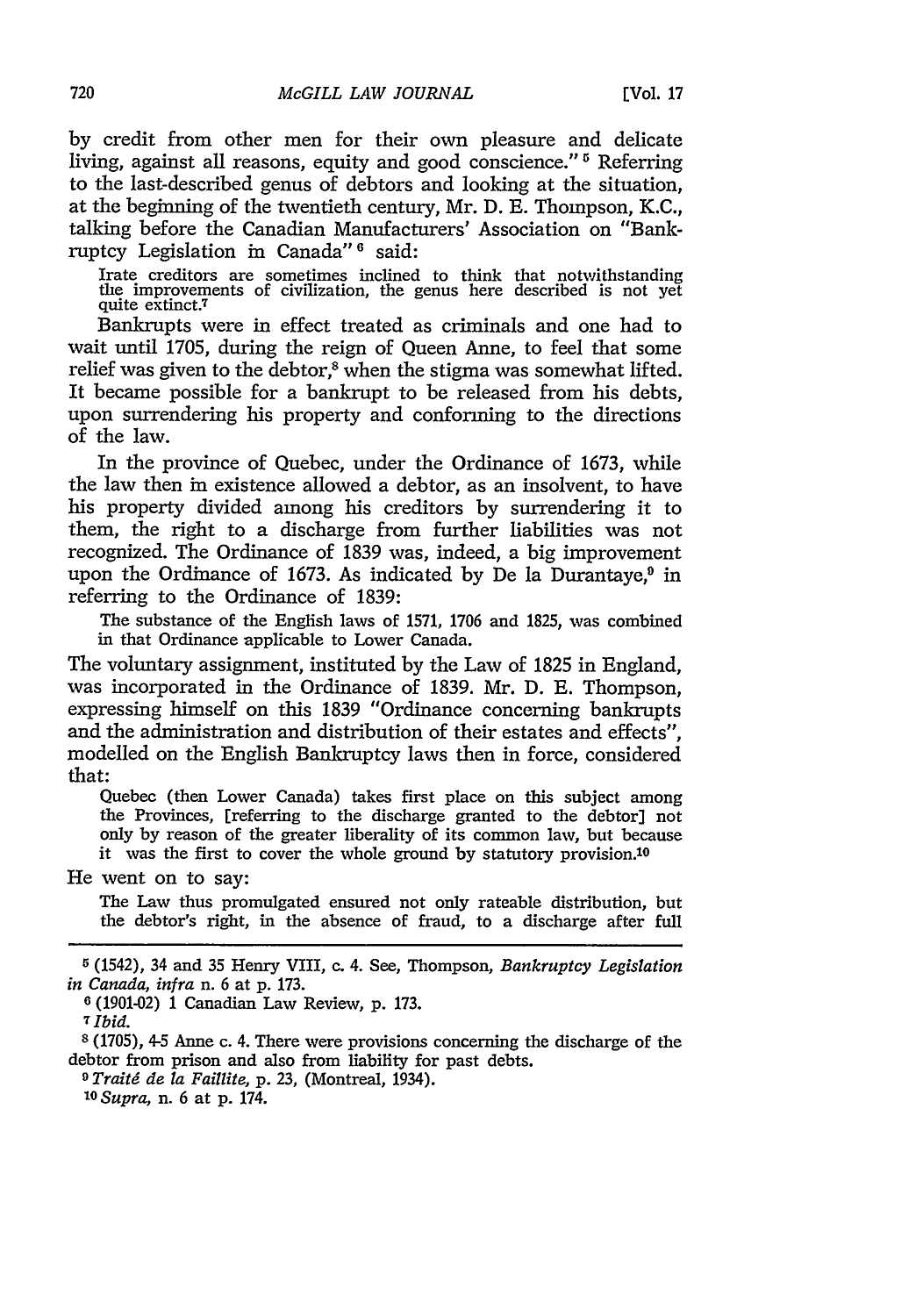surrender of his estate, as well as immunity from arrest for debt, and release therefrom if under arrest. $11$ 

It is interesting to note further on in that address that the year following Confederation **(1868),** the House of Commons appointed a Select Committee to inquire into and report upon the insolvency laws in force in the several provinces.

As to the Province of Quebec the report acknowledges the principle of the common law, but reflects on the efficiency of administration in the following language: **-** "The right of the creditors of an insolvent to a just distribution of his assets among them all, has always been recognized **by** the law of Lower Canada, although the means under the common law of enforcing that right were cumbrous and expensive. The effects of the debtor could only be realized under execution, and **by** this process only the minimum price of the goods sold was obtained."'<sup>12</sup>

Subsequent to Confederation the first Act of the Parliament of Canada on Bankruptcy and Insolvency was enacted in **1869.** It was in fact an Act respecting insolvency applicable only to traders.<sup>13</sup> It provided for the discharge of a debtor, and for his release from imprisonment, as long as he could make proof of an assignment of all his property and the absence of fraud. **A** new Act,'14 also called "The Insolvent Act", was passed in **1875** applicable to all the provinces. The principle of the discharge was still kept. This Act was repealed in **1880.** It took nearly 40 years before a bankruptcy law applicable to the whole of Canada became a reality, **by** the passing of the Bankruptcy Act of **1919. <sup>5</sup>**The original Act of **1919** which came into force on July 1st, **1920,** was consolidated with its subsequent amendments and revised.<sup>16</sup> The revised statute of **1927** and its amendments were in turn eventually repealed. The present Bankruptcy Act which appears in the revised statutes of **1952.** c.14 was enacted in 1949 and came into force on July ist, **1950.11**

Before terminating the historical discussion it might be well to review, in the words of Mr. **D. E.** Thompson, the situation which faced Canada in the course of those 40 years when no uniform and legislation universally applicable governed the ad-

*<sup>11</sup>* **Ibid.**

*<sup>12</sup>Ibid.,* at **p. 175.**

**<sup>13 32-33</sup>** Vic. c. **16.** It was known as the Insolvent Act.

**<sup>14</sup>38** Vic. c. **16.**

**<sup>15</sup>9-10** Geo. V c. **36.**

**<sup>16</sup> R.S.C. 1927** c. **11.**

**<sup>17</sup>13** Geo. VI c. **7.** The Bankruptcy Act has since been revised once more and now appears in R.S.C. **1970,** c. B-3. The references made herein to the Bankruptcy Act are to the pre-1970 revision.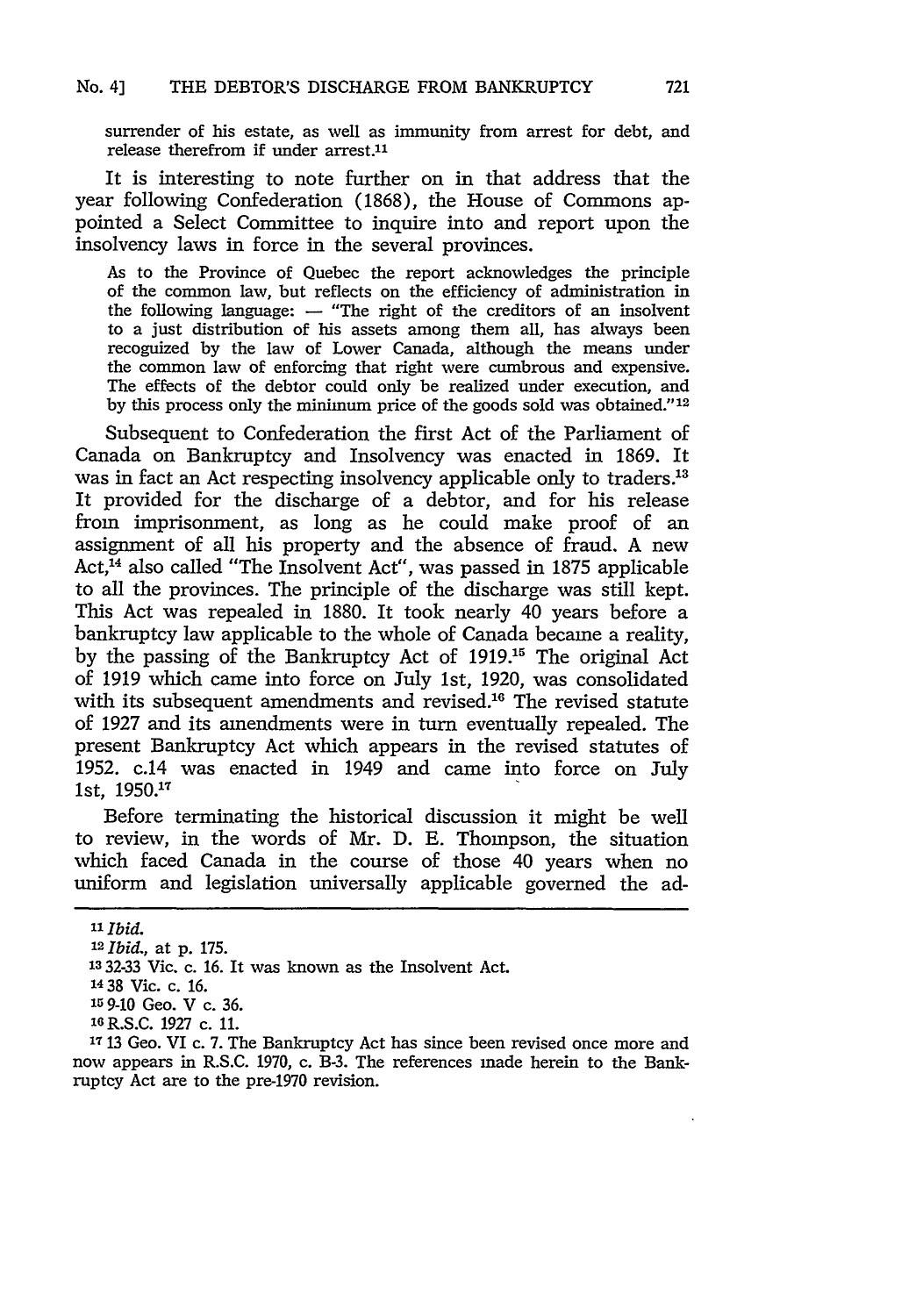ministration of insolvency and bankruptcy from coast to coast. In his opinion, since 1880, the Government of Canada though invested with the power had abdicated its authority,

**...** leaving the rights of the parties concerned to be wrought out under the diverse and necessarily defective laws of each province. The result is confusion; injurious to our credit abroad, oppressive to unfortunates at home, and out of harmony with our awakening national life.<sup>18</sup>

Questioning himself on the sort of law which was needed nationwide, an accomplishment which took place in 1919 and in 1949 as stated above, he did say this:

But what sort of a law should we have? Should it provide for discharge our law in this respect since 1880 been in the aggregate a national gain, or a national loss? Some among us still believe that no debtor should be discharged from any debt without his creditors' consent. Their arguments are singularly like those by which imprisonment for debt used to be defended.

The preamble to one of our own statutes on that subject passed fifty years ago, is in the following language: "Whereas imprisonment for debt, where fraud is not imputable to the debtor, is not only demoralizing in its tendency, but is as detrimental to the true interests of creditors, as it is inconsistent with that forbearance, and humane regard for the misfortunes of others, which should always characterize the legislation of every Christian country; and whereas it is desirable, to soften the rigor of the laws affecting the relations between debtor and creditor, as far as due regard for the interests of commerce will permit," etc.<sup>19</sup>

Suppose the opening words of that preamble were altered so as to make it apply to the refusal of discharge to a debtor whom the law summarily strips of all his property, is the sentiment more lenient than the humane feelings of this generation should endorse?

#### **II.** The Situation Today

With this retrospective view in mind and remembering the legislation eventually passed by the Canadian Government I shall now deal with our present day situation, remembering that, in the course of past centuries up to the present, bankruptcy legislation has gone through a transformation from being a law of the creditor to presently being a law concerned with the public interest. This transformation was not direct and involved first of all, a shift in emphasis from the creditor to the debtor.

*<sup>18</sup>Supra,* n. 6 at **p.** 177. *<sup>19</sup>Ibid.*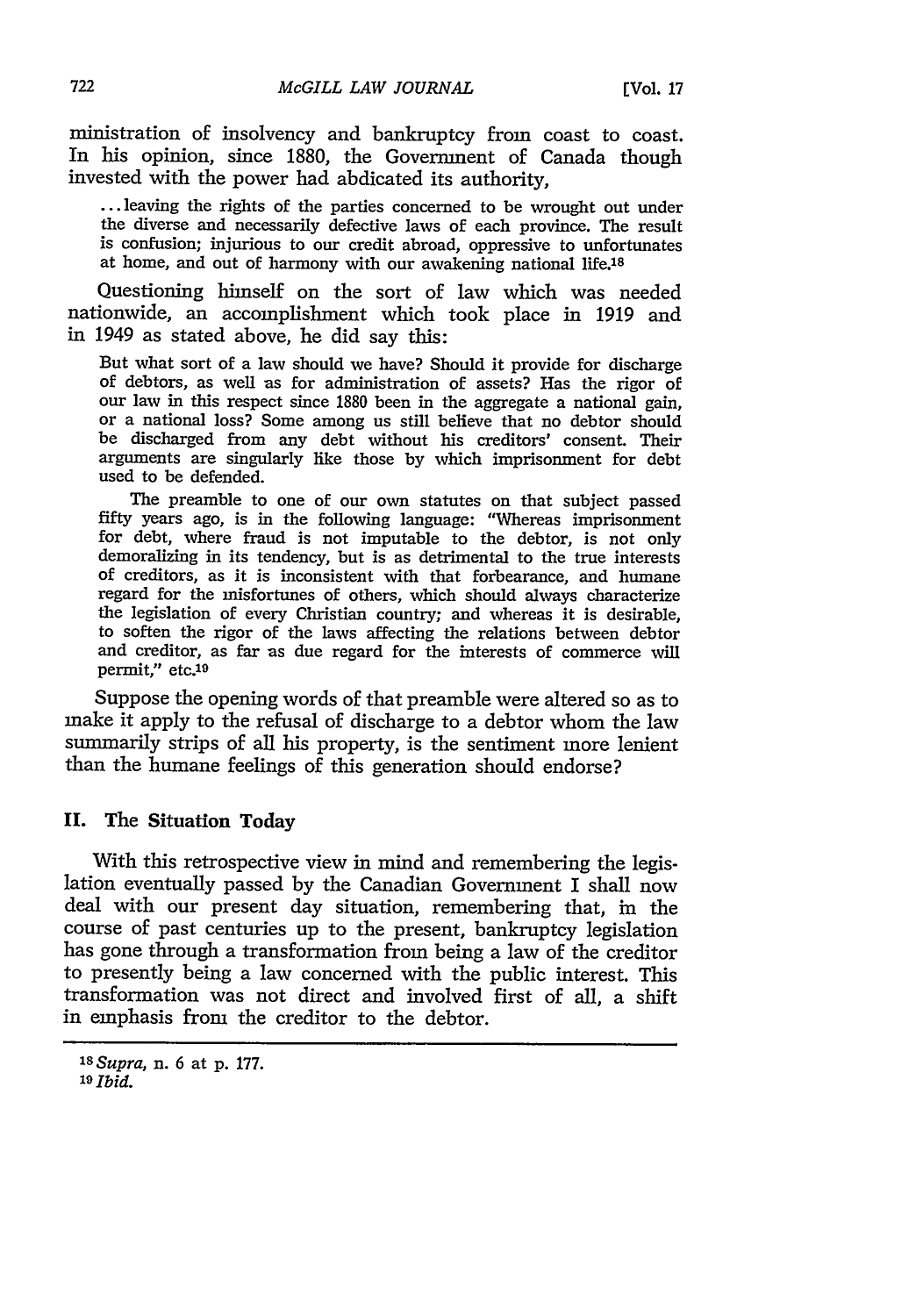The principles of an equal distribution of the property of a bankrupt among his creditors without preference cannot be disassociated from the other objective or goal of bankruptcy legislation which is that of obtaining for a debtor a discharge of his debts. In fact, the aujudication of bankruptcy operates as an automatic application for a discharge of the debtor.

## *Some changes under the 1949 Bankruptcy Act*

Bill "N" an Act respecting Bankruptcy was filed in the Senate, for first reading on February 14, 1949. It was accompanied by some explanatory notes. Since in the course of these remarks I intend to make reference to those explanatory notes, to the debates and evidence submitted before the two Houses and their Committees, such references should be looked at strictly as shedding some light on the circumstances which surrounded the passing of the Bankruptcy Act of 1949. The Supreme Court of this Country has affirmed the rule of law that the debates in Parliament are not admissible in aid of interpretation of a statute. The original rule being that:

The sense and the meaning of an act of Parliament must be collected from what it says when passed into a law and not from the history of the changes it underwent in the House where it took its rise.20

In confirmation of this rule, Mr. Justice Cartwright has said: ... the statement of a Minister in introducing a Bill would be inadmissible in aid of the interpretation of the statute as finally passed into a law.2'

The principle laid down by the Supreme Court of Canada regarding the debates and parliamentary history applies equally well to the explanatory notes. Notes do not form part of the law. On that account, it would be illegal to render a judgment on the basis of explanatory notes.

Reference shall be made to them in order to try to understand the circumstances which brought about those changes to the law of 1919, the evolution of our legislation in relation to the discharge of a bankrupt, the facilities granted to a debtor to obtain his discharge on the condition that he first observe the provisions of the law and conduct himself in such a way that the rehabilitation which he is requesting should be given to him absolutely, under conditions, or suspended.

*2oMiller v. Taylor,* (1769), 4 Burr. 2303 at p. 2332, *per* Wiles **J.** *<sup>2</sup> 1 Attorney-General of Canada v. The Readers' Digest Association (Canada) Limited et at* **[1961]** S.C.R. 775 at p. 792.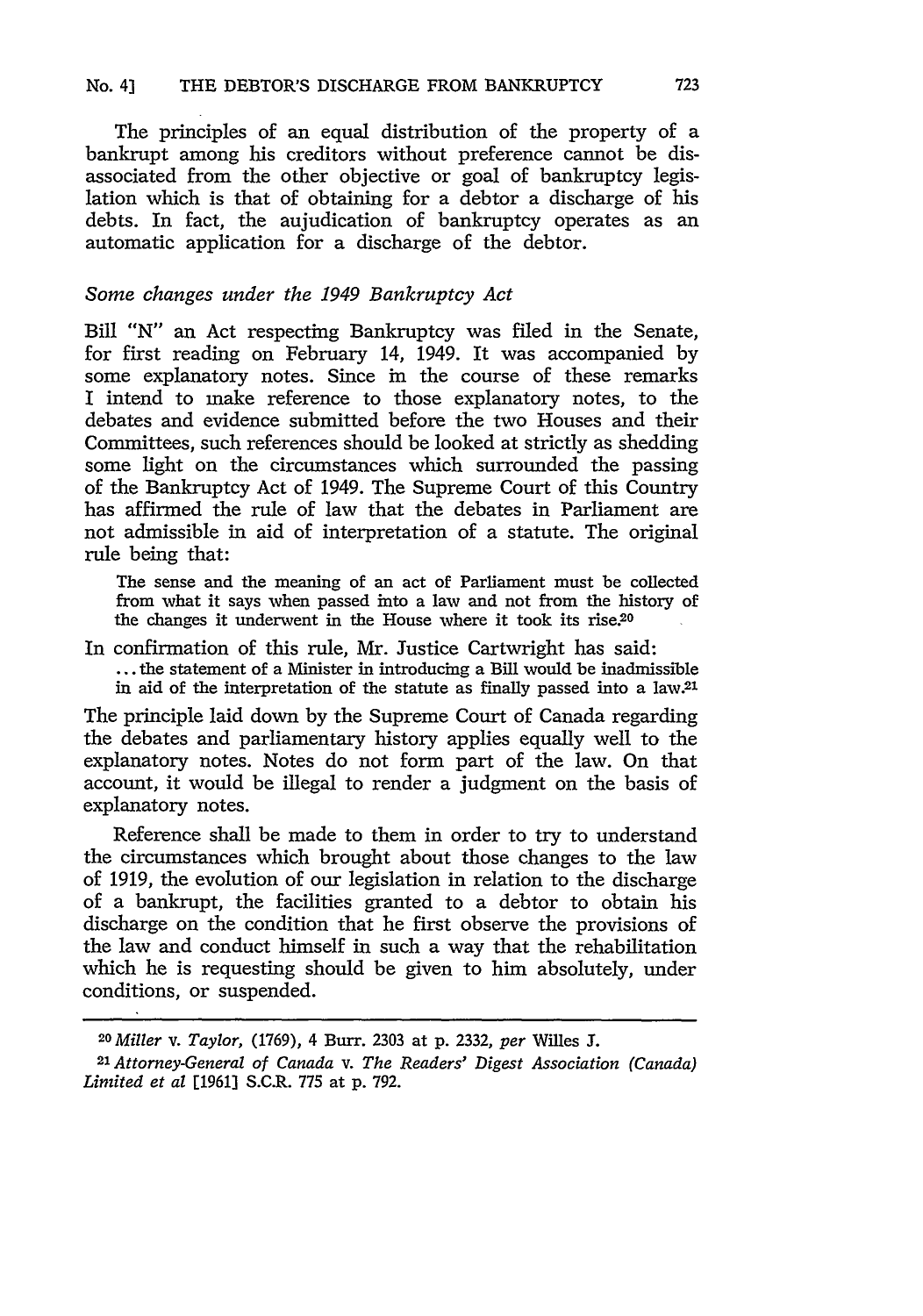Section 127(1) of the Bankruptcy Act stipulates that "the making of a receiving order against, or an assignment by, any person except a corporation operates as an application for discharge unless the bankrupt waived such application. The explanatory note reads as follows:

Subsection 1 is new. It establishes a new principle in regard to the discharge of a bankrupt. The operation of the former Act indicated that only a few bankrupts apply for a discharge, largely for two reasons, first, that many bankrupts are not aware of their legal status and believe that their debts are determined by the bankruptcy, and, secondly, because of the financial inability of many others to meet the expense of an application. From the beginning of the bankruptcy legislation there has been a gradual evolution in the attitude of the public towards bankrupts until at the present time creditors are held more or less equally responsible with bankrupts for their debts. If The Bankruptcy Act is to serve its intended purpose to give bankrupts an opportunity to rehabilitate themselves as useful citizens, more responsibility must be accepted to create that opportunity for the bankrupt by providing an automatic procedure for his discharge. This procedure has been incorporated in the Bankruptcy Act of the United States - Sect. 14 of the Amendment to the Bankruptcy Act of the United States as approved on June 22, 1938.

The view is thus expressed that one of the purposes of the Bankruptcy Act, apart from all the other subjects contained in the legislation, consists in the opportunity for a bankrupt to rehabilitate himself. It results therefrom that we must bear the responsibility to supply the bankrupt with the means to obtain his discharge by a proper procedure which, under this section, becomes an automatic one. Such a mechanism in support of this object of the Act lies in the progressive attitude of the public *vis-a-vis* the bankrupt in that creditors are also regarded as sharing the responsibility for the debts of a bankrupt. Moreover, the application of our bankruptcy legislation, prior to the introduction of the new legislation of 1949, had taught us that there existed a misconception as to the role of certain bankrupts in relation to the discharge application. A very large number of bankrupts were under the impression that the advent of the bankruptcy put an end to their debts. Others did not apply for their discharge because they were without means to finance the procedure.

Along with Section 127(6), it was indicated in the Bill that when a trustee is not available to perform his duties on an application for the bankrupt's discharge, it is within the power of the Court to authorize any other person to perform such duties, with the appropriate directions, if necessary, to enable the application of the bankrupt to be brought before the Court. It was said in the explanatory notes referred to above, that: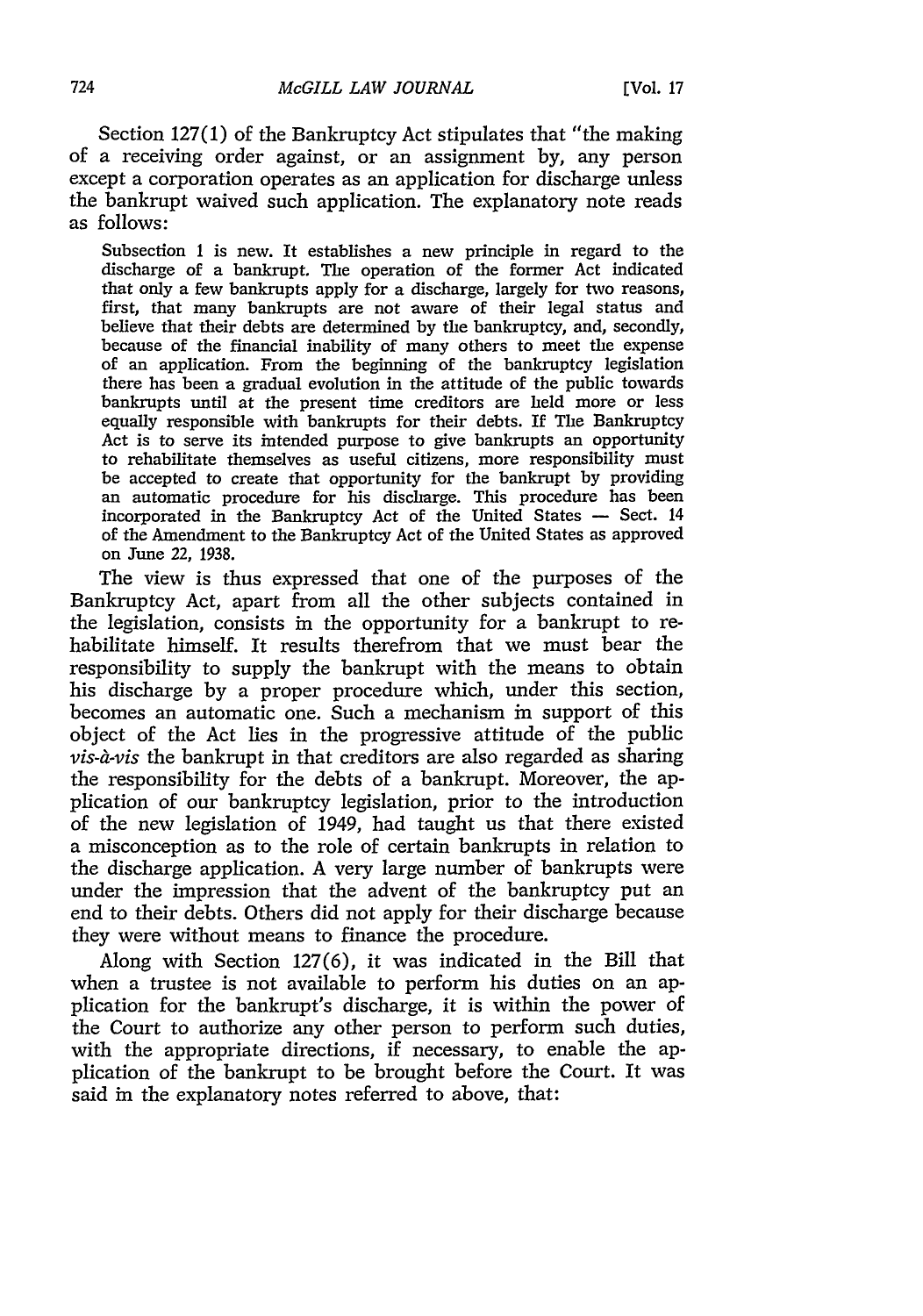**:..** availability of a trustee should not affect the legal right of a bankrupt to have his application brought before the Court and heard. The Courts have attempted to deal with this problem merely on the basis of removing an injustice which might be inflicted on a bankrupt, but there has always been some doubts as to whether or not the Courts have such authority.

This Section of the Act was an additional step to warrant that the automatic procedure for the discharge of a bankrupt be carried out.

A new article, Section 128A, was inserted within the provisions governing the discharge of a bankrupt. The trustee is bound to file with the Superintendent in Bankruptcy, within two months after his appointment or for such longer period as allowed by the Superintendent, in respect of each estate, a report which is qualified as follows by the explanatory note:

The report setting out the name of the bankrupt and the names of the persons controlling the day-to-day operations of the bankrupt, the trustee's opinion whether the deficiency between the assets and liabilities of the bankrupt has or has not been satisfactorily accounted for, and the probable causes of the bankruptcy.

The note further states:

A separate report prepared by the trustee will also be required to be filed with the official receiver to permit the dissemination of information relating to previous bankruptcies so that prospective creditors may better judge the credit rating of their customers.

In the opinion of Messrs. Houlden & Morawetz:

There has been considerable discontent in the business community with the situation where a person, who has the effective control of a bankrupt corporation but does not appear as an officer or director, immediately starts up another corporation which may in due course become bankrupt. There has been no way, prior to this amendment, of the trustee making a public record of who actually controlled the day-to-day operations of the bankrupt, and whether the deficiency between assets and liabilities are or has not been satisfactorily accounted for. The report required by Section 128A will now furnish this information. The information in the report will be available to creditors and they will be in a better position to grant credit in the future.

In addition, the report is designed to provide the Superintendent with informatioin which will assist him in determining whether or not there should be an investigation into the affairs of the bankrupt.<sup>22</sup>

Such being the case this new section should assist creditors in their future conduct towards a person so concerned and give the Superintendent the proper openings to go deeper into the affairs of the bankrupt.

*<sup>2</sup> 2 Bankruptcy Law of Canada* - *Cumulative Supplement,* **p.** 103, (Toronto, 1969).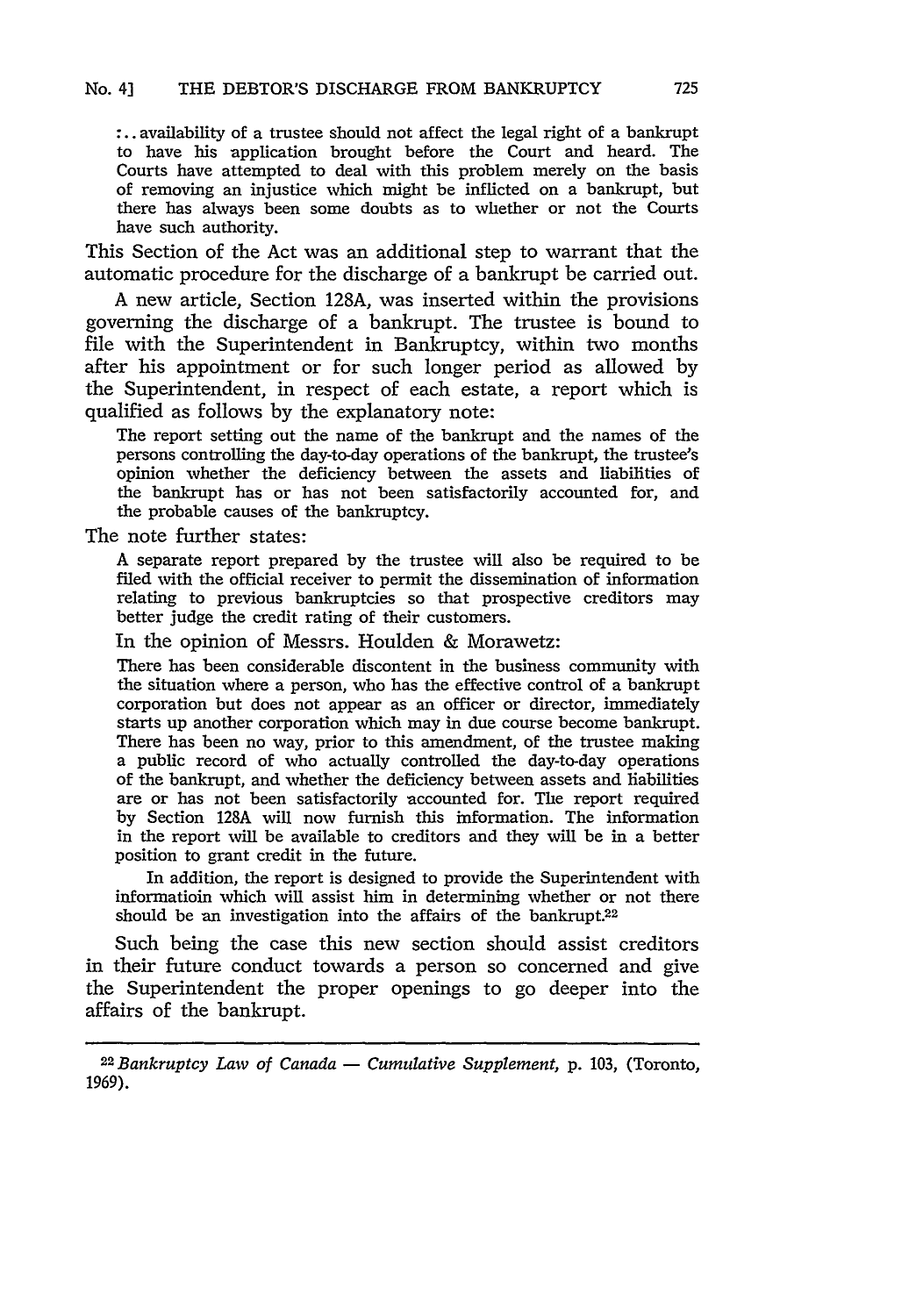Under Section 128 the trustee is required to prepare a report as to the affairs of the bankrupt, the causes of the bankruptcy, the performance of his duties by the bankrupt, his conduct, his convictions of offences under the Act and all other facts, matters or circumstances which would justify the Court to refuse an unconditional order of dischare. The opportunity was afforded to the Superintendent, under subsection *3,* to make such further or other report to the Court to ensure that all of the relevant facts are before the Court at the hearing. In order that the initial report of the trustee be so supplemented, the trustee must forward a copy of his report to the Superintendent not less than ten days before the day of the hearing for the application for a discharge  $(128(2))$ .

Under Section 129(2), the Legislator has lessened the provisions of the former Bankruptcy Act and deleted words which in the former Act were effecttively an absolute prohibition to a discharge being obtained by a bankrupt. It is now within the discretion of the Court to refuse suspend or make conditional a discharge, should it not be granted absolutely. The factors to be considered by the Court in coming to such a decision are now outlined under subsection 1 of Section 130. The period of suspension ordered pursuant to s. 129(2) is a matter to be determined within the Court's discretion.

Section 133 deals with the duties of the bankrupt in cases of conditional discharge. The bankrupt is obliged to give the trustee such information as required with respect to his earnings and after-acquired property and income. To add further to the obligations imposed upon a bankrupt under a conditional discharge he must file with the Court and with the trustee at least once a year a statement under oath with particulars of any property or income he may have acquired subsequent to the order for his discharge. This new section further allows the trustee or any creditor to force the bankrupt to attend for examination under oath with reference to the facts contained in his statement as to his earnings, income, after-acquired property or dealings. Upon failure by the bankrupt to fulfill those duties, the Court, on the application of the trustee or any creditor, may revoke the order of discharge.

To avoid inducing a bankrupt, who is subject to a conditional order of discharge on payment of a further dividend or sum of money, to pay creditors directly or bargain with them and, thus, make payments on an unequal basis, Section 133(3) rules that all payments on account shall be made to the trustee for distribution to the creditors.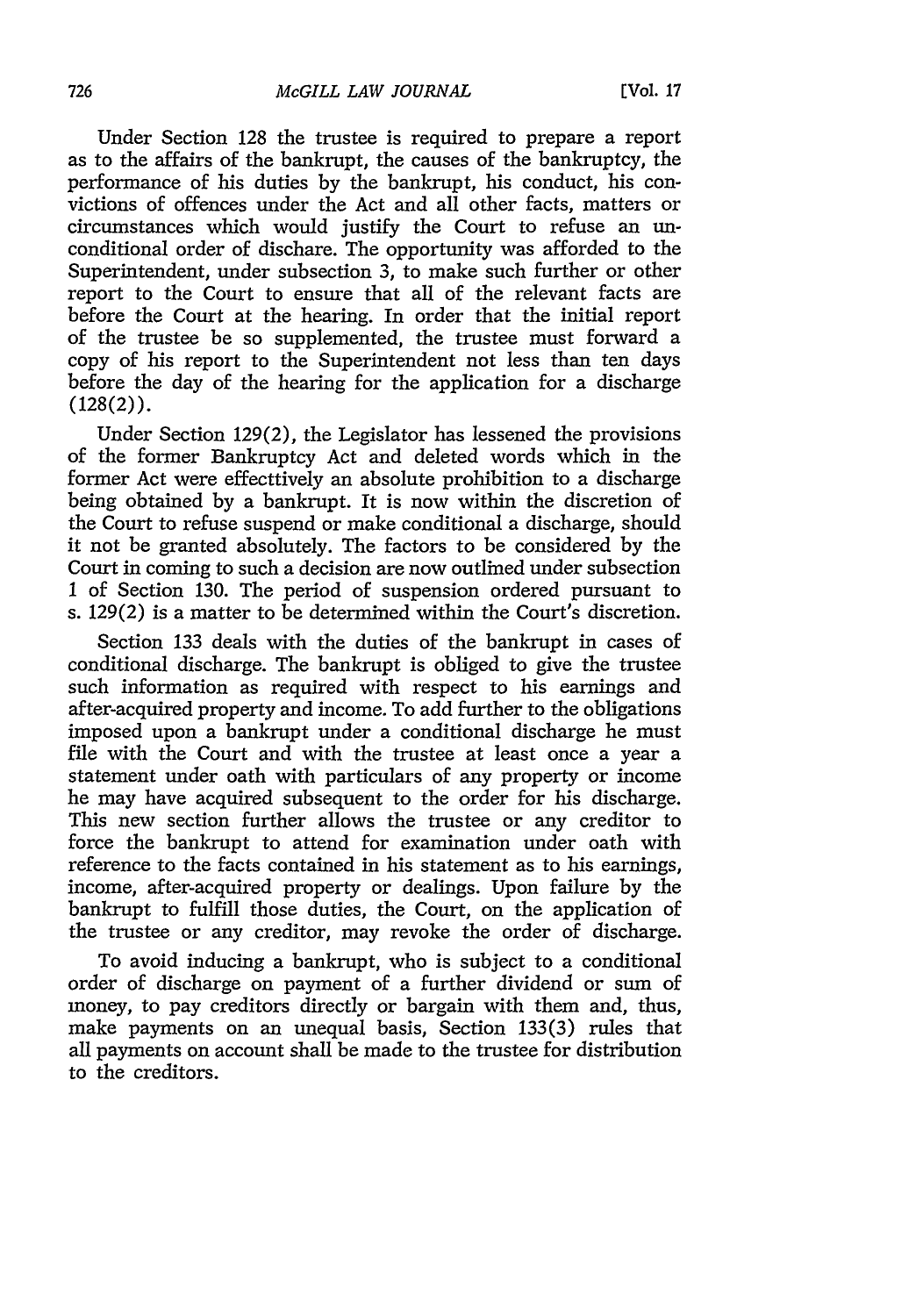According to the terms of this new article, if a debtor benefits from a conditional discharge, he is called upon to act in good faith, cooperate with the trustee and the creditors and see to it that all the creditors are treated equally.

An order of discharge operates as a release to the bankrupt from all claims provable in bankruptcy except the debts mentioned in Section **135** and Section **136.** Without citing at length those cases where debts of the bankrupt are not released **by** his discharge, suffice it to say that the most commonly known are those debts or liabilities for alimony, the debts arising out of fraud and the debts or liabilities for goods supplied as necessaries of life. A further debt which is not released **by** an order of discharge is that of the partner or co-trustee with the bankrupt at the date of the bankruptcy. Is neither released the debt of a person who was surety or in the nature of a surety for the debt for the bankrupt or was jointly bound or had made a joint contract with the bankrupt.

Under the terms of Section 137(2) the Court may annul the discharge if it was obtained **by** fraud. When the revocation or annulment of an order of discharge intervenes, it does not prejudice the validity of a sale, disposition of property, payment made or thing duly done before the revocation or the annulment.

Those are in essence the principles regarding the discharge of a bankrupt as initiated **by** the amendments to the Bankruptcy Act in 1949 and 1966.

If we now come to the proceedings which took place before the Committees of the Senate and the House of Commons, from March 1949 until December 1949 (the law was sanctioned on December 10, 1949), certain views deserve to be recalled.

Various opinions of learned and responsible persons and organizations were enunciated in relation to the mechanism for the automatic discharge of the bankrupt, as covered **by** Section 127. Some favoured the preservation of the system whereby it was up to the bankrupt himself to ask for his discharge and for the trustee to ask for a hearing for presentation of the demand. Others insisted that it was sufficient that the trustee should let it be known to the bankrupt that he could avail himself of his right to a discharge **by** indicating to him the way to do it. For some, if an automatic measure was offered a bankrupt to obtain his discharge, the cost of such application should be borne **by** him and not **by** the creditors. That a receiving order or an assignment should be considered as an automatic demand for a discharge appeared to others as being contrary to public order in view of the history and the purposes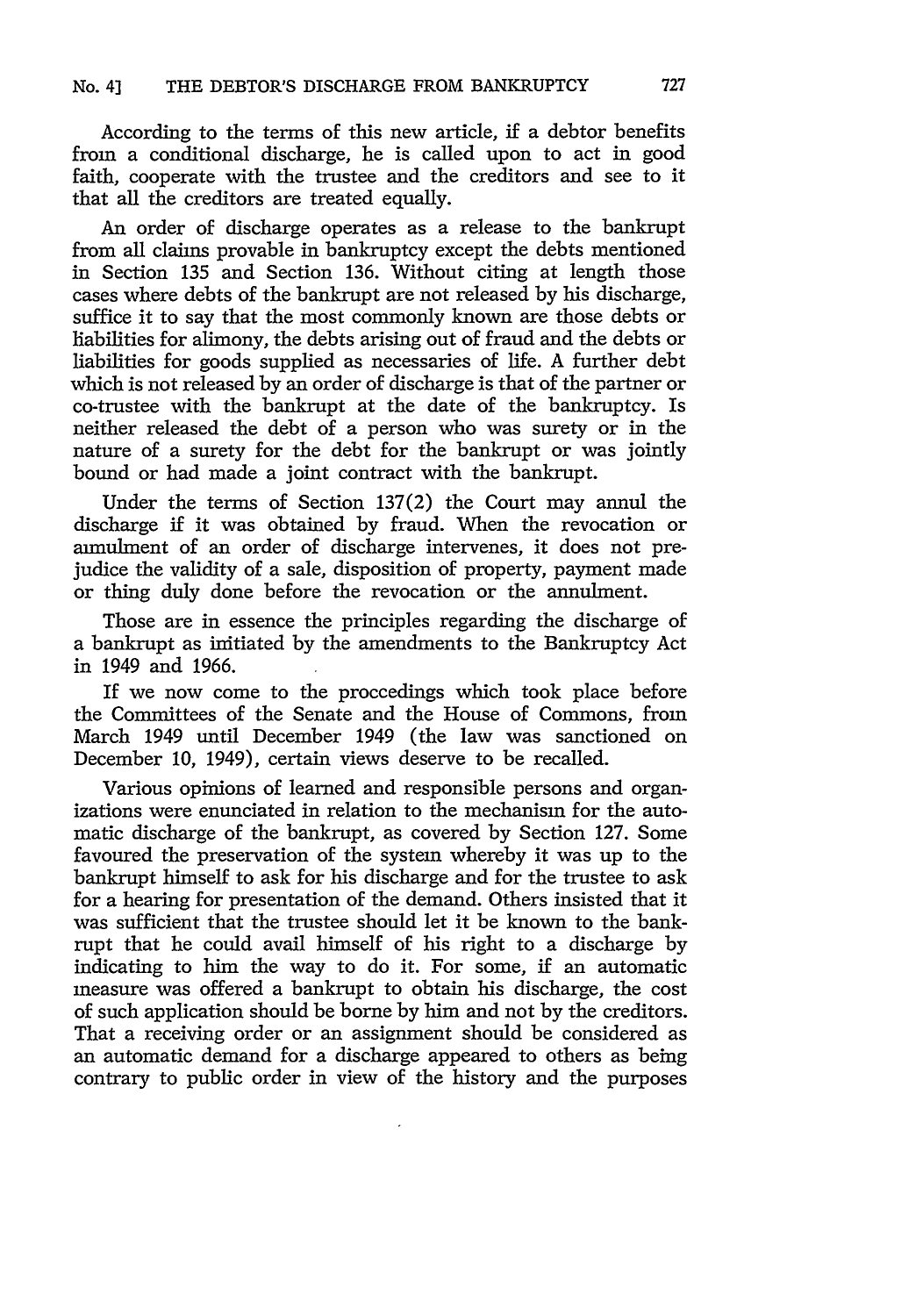of the bankruptcy law. Without denying the tendency to favour the debtor, it appeared, on the examination of certain representations before the Committees, that, for certain people, it would be better to impose upon a debtor the obligation to obtain his discharge after fulfilling the conditions required by the Act and to leave him to satisfy the burden of demonstrating to the Court that he had followed the law, in lieu of imposing such responsibility on the estate. The Bar of the Province of Quebec suggested that Section 129 be amended to state that a discharge should not be suspended for more than five years.

The Superintendent of Bankruptcy, Mr. R. Forsyth, followed up with a detailed consideration of the suggestions. In connection with section 127 he admitted that whether or not a discharge is necessary in all cases depends on different factors which vary with the individual debtor. As to who should bear the cost of the application, he was satisfied that many debtors did not apply for their discharge because of the costs. In many instances, deserving debtors are prevented from making an application to the Court owing to prohibitive and entirely unwarranted bills submitted by some trustees. The fee claimed is sometime out of all proportion to the services which the trustee is required to render. The procedure of Section 127 is not unduly complicated and should not impose a grave burden on the estate. Apart from any remuneration voted or allowed to the trustee, the only other real expense involved is the cost of mailing the notices to the creditors and the costs on the application. In his mind, the application for a discharge should not be delayed too long. The bankrupt should be given the opportunity to clear his debts at the earliest possible moment consistent with justice and get off to a fresh start. Therefore, unless the bankrupt has waived his right, it is advisable that the trustee ask for a hearing of the discharge not earlier and not later than twelve months following the bankruptcy. While undoubtedly the administration of many estates cannot be completed within twelve months, nevertheless enough is known about the bankrupt's insolvency, his transactions and his conduct, to enable the trustee to prepare his report and to warrant that it will at least indicate those matters about which doubts exist in the event that the information obtained up to that point has revealed questionable aspects which require further explanations or investigations. The Court can delve into these at the hearing. Moreover, Section 137(1) provided that a discharge may be annulled if the bankrupt fails to perform the duties imposed on him by the Act.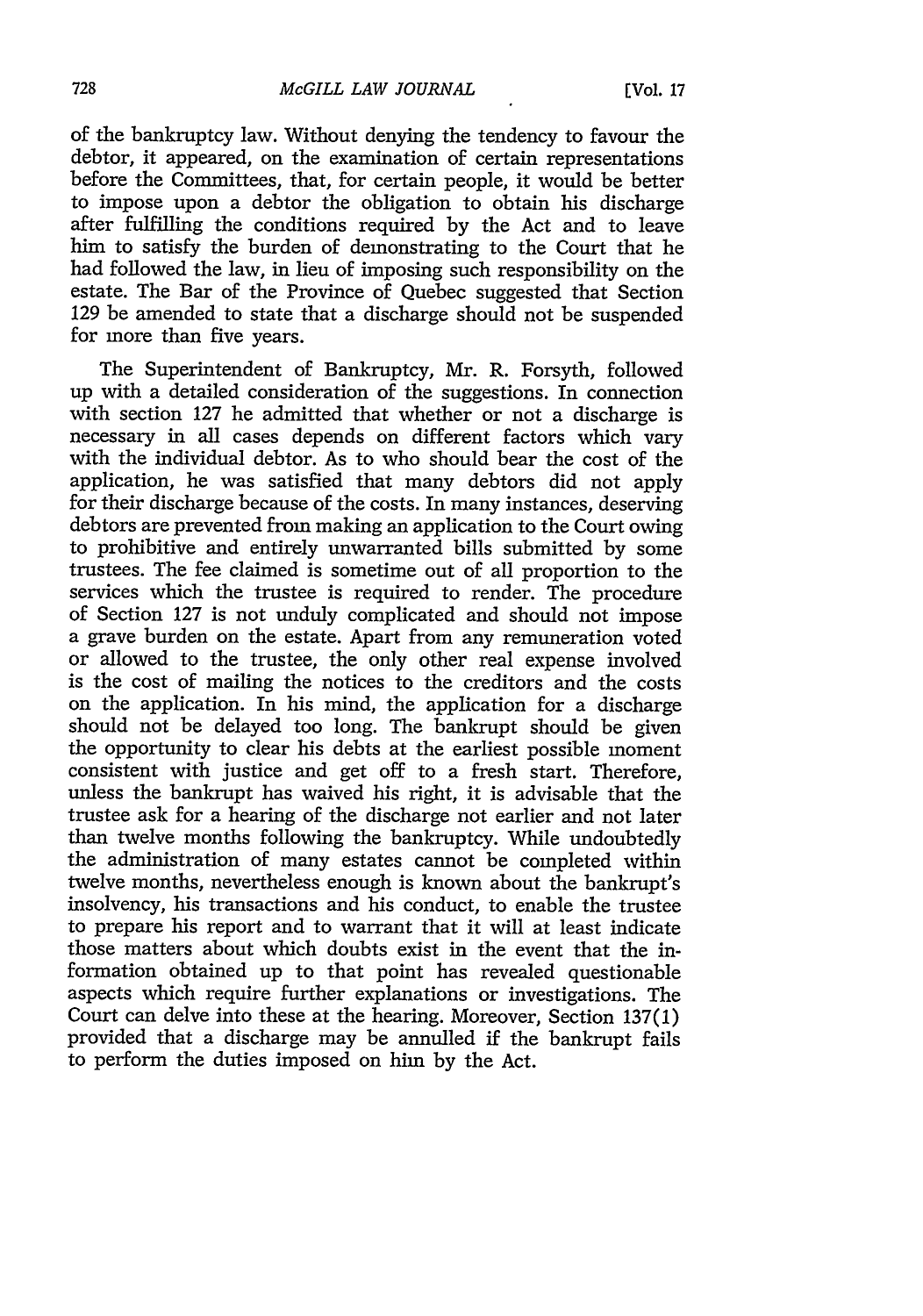#### **III. A** Look at the Jurisprudence

The general philosophy behind the notion of discharge is that the court, when considering the application, must look beyond the bankrupt's and creditors' interests. Regard must he had, as well, to the interests of the public.<sup>23</sup> The importance of the role played by the notion of discharge of the bankrupt was recognized in the case of *In re Green* 24 where it was held that the success or failure of a bankruptcy system varied directly with the good or poor administration of the discharge provisions of the Bankruptcy Act.

The Bankruptcy Court is no more a clearing house for the liquidation of debts  $25$  than it is a collection agent. It must strike a balance between having the effect of being too lax with irresponsible debtors, and being too harsh with those honest and sincere debtors unfortunate in their personal and/or business dealings.<sup>26</sup>

To aid the Court in its hearing of the bankrupt's application for discharge Rule 101 of the Bankruptcy Rules affords the Court the power to bring the bankrupt before the Court for examination.

If in trying to satisfy the interests above described the Court feels it is inadvisable to grant the discharge, it is clearly within its power to suspend it or grant it conditionally. It is rare that the discharge would be refused absolutely.

The purpose and object of the bankruptcy Act is to equitably distribute the assets of the debtor and to permit of his rehabilitation as a citizen, unfettered by past debts. The discharge, however, is not a matter of right and the provisions of ss. 142 [now Section 129] and 143 [now Section 130] of the Act plainly indicate that in certain cases the debtor should suffer a period of probation. The penalty involved in the absolute refusal of discharge ought to be imposed *only* in cases where the conduct of the debtor has been particularly reprehensible or in what have been described as extreme cases. $27$  (Emphasis added).

The above exerpt from a judgment of the Supreme Court of Canada was delivered by Mr. Justice Estey. On the basis of the alternatives open to the Court, to either grant, refuse, suspend, or make conditional a discharge (Section 129(1) of the Bankruptcy Act), it would appear that the highest Court of the land, by stating

*<sup>23</sup> 1n re Sceptre Hardware Company* 3 C.B.R. 734.

<sup>245</sup> C.B.R. 580.

*<sup>25</sup> In re Palach* 35 C.B.R. 58.

<sup>26</sup> See, *In re Beerman and Sands* 5 C.B.R. **781** and *In re Newsome* 8 C.B.R. 279. *<sup>27</sup>Industrial Acceptance Corp. Ltd. and T. Eaton Co. Ltd. of Montreal v.*

*Lamarre* [1952] 2 S.C.R. **109** at p. 120, 32 C.B.R. 191.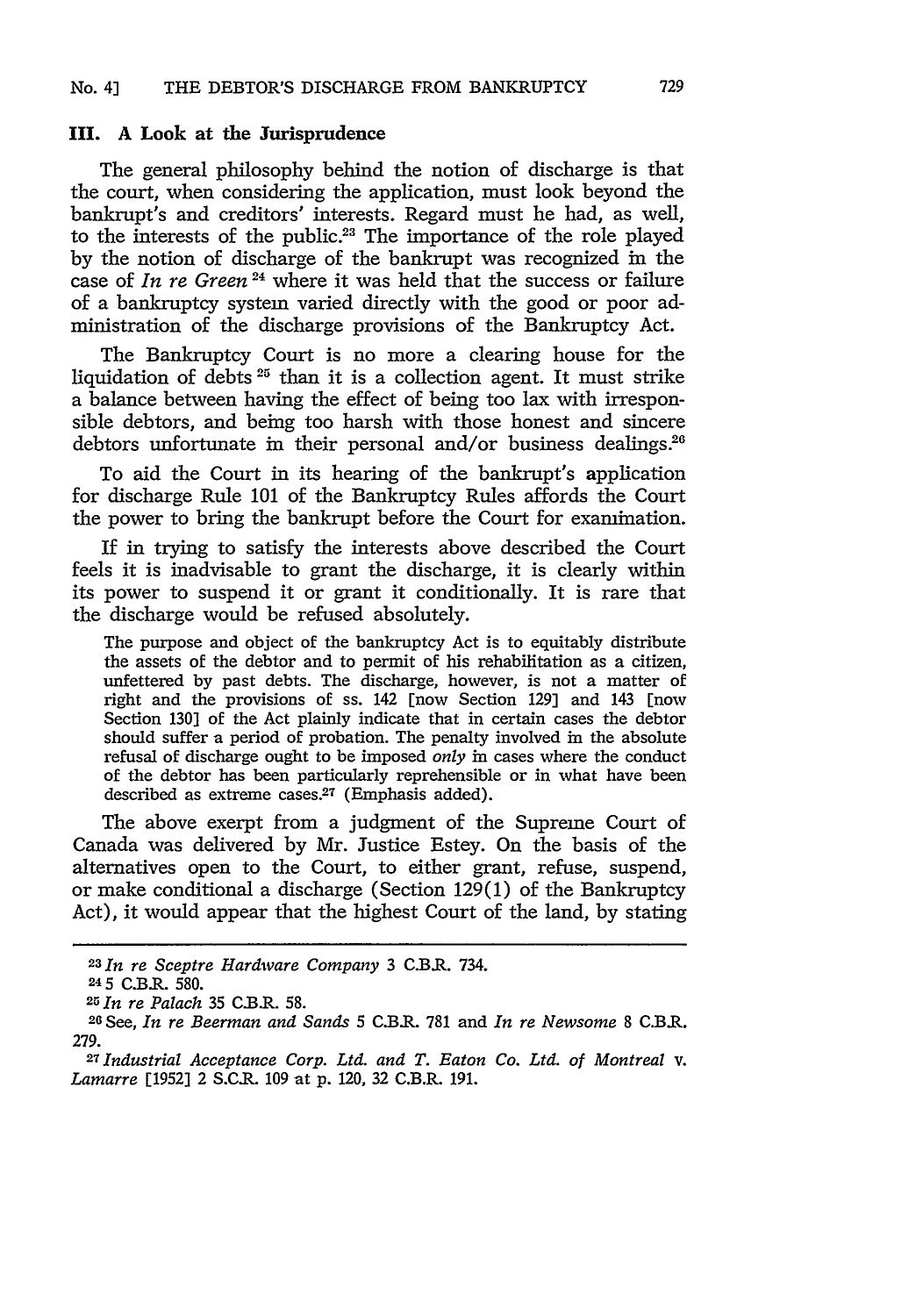that "the discharge is not a matter of right", has stressed the point that notwithstanding the fact that the debtor has the right to apply for his discharge, the discharge applied for is not obtained automatically and should not be viewed as if facing no obstacles to its being granted. It was the Court's opinion, as seen above, that the debtor should be obliged to suffer a period of probation depending on the circumstances. The discharge is therefore, depending on the circumstances, usually suspended or conditional. In this context, the harsh consequences resulting from the absolute refusal of a discharge or the refusal of a "discharge in perpetuum"<sup>28</sup> are related to the reprehensible conduct of the debtor deriving from any of the thirteen facts outlined in Section 130 of the Act. In brief, by the fact that a bankruptcy takes place, it is open for a debtor to exercise his right to eventually obtain his discharge. However, the realization of this eventuality is subject to a variety of circumstances.

One very important procedural element in the making of an application for the discharge of the debtor is the preparation, by the trustee, of a report as to the bankrupt's affairs. This report, according to s. 128(5) of the Bankruptcy Act, is *prima facie* evidence of the statements it contains, for the purposes of the application for discharge.<sup>29</sup>

A greater insight into the effects of such a report can be gained from an examination of the decision in the case of *In re Kemper30* There, the debtor's application for discharge was opposed on the grounds that the debtor had been fraudulent. The trustee's report suggested there were sufficient grounds on which the Court could refuse a discharge,"' but also suggested that the conduct of the debtor was not open to censure. On this point the Court, *per* Smily J., held:

The Court is not bound by the trustee's report, but if no facts under s. 130 are reported by the trustee in his report the onus is on the creditors' to establish that such facts exist...<sup>32</sup>

The preceding exerpt was the enunciation of a general rule, for in that particular case the trustee's report did make reference certain facts contained in s. 130(1) of the Bankruptcy Act.

<sup>31</sup>*i.e.* The assets of the debtor were not equal to  $50¢$  on the dollar for the unsecured liabilities.

<sup>32</sup>*Supra,* n. 30 at p. 132.

*<sup>28</sup> Supra,* n. 3 at p. 758.

<sup>29</sup>Although such report is *prima* facie evidence, it remains for the Court to come to its own conclusions on the bankrupt's state of affairs: *In re Hoerner* 5 C.B.R. 613.

*<sup>802</sup>* C.B.R. (n.s.) 130.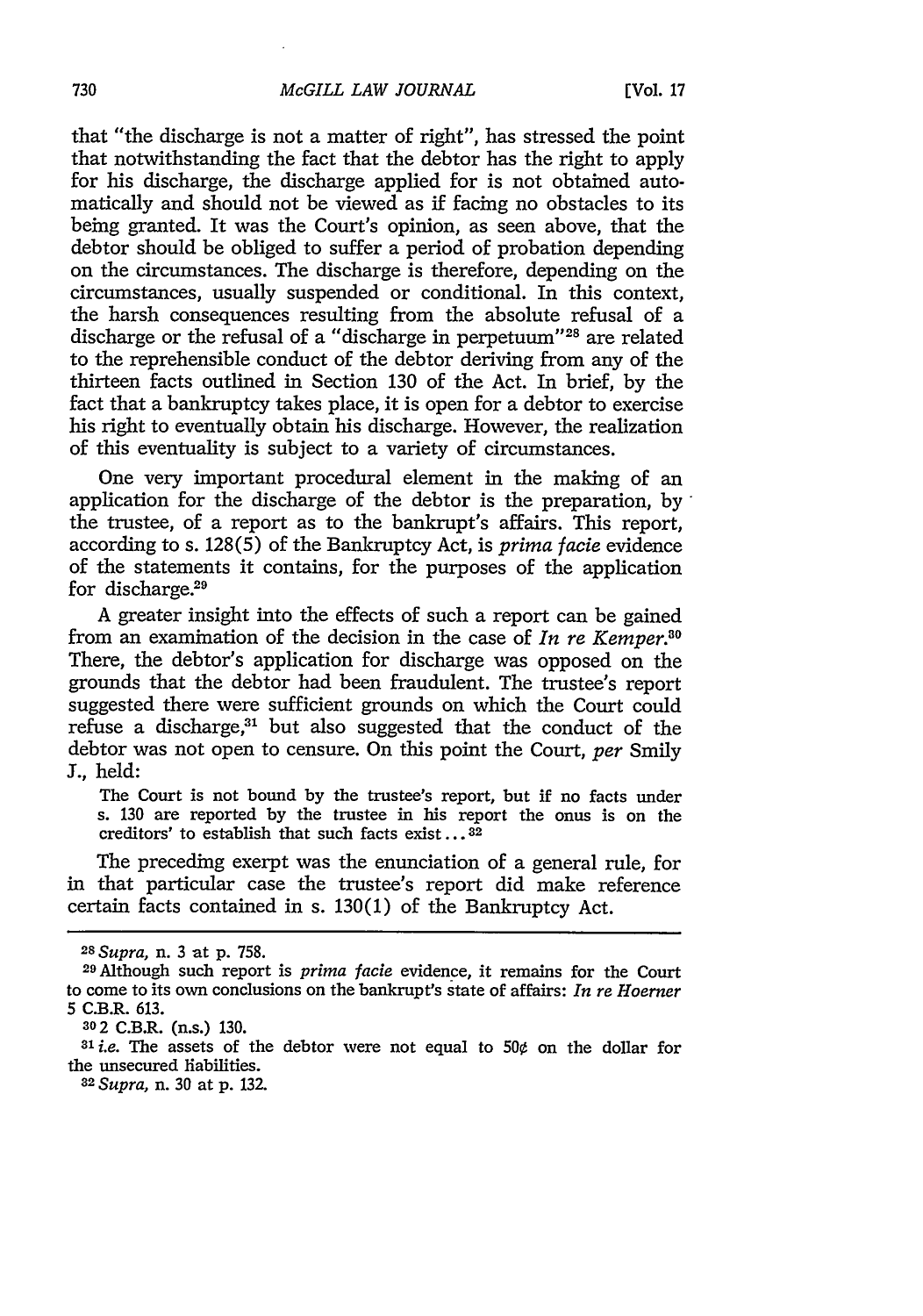That the Court views the report of the trustee as being more than just routine was seen in the case of *Re Chylinski*.<sup>33</sup> The effect of that decision was that rather than fill in the blanks of pre-printed form, the trustee should really sit down and conscientiously prepare a report on the bankrupt's affairs, as said report,

... forms the basis of the order which is made by the Court in connection with the discharge of the debtor.34

The question arises as to what can and should be done by the debtor in the eventuality that the trustee's report contains unfavourable facts. In the case of *In re Roy 3'* it was held to be up to the debtor to rebut the presumption of negligence created by the fact of his assets not totalling more than 50 $\phi$  on the dollar for his unsecured liabilities. Bernier **J.,** speaking for the Court, held that generally:

I1 incombera donc au failli de rejeter ce qui, dans ce rapport peut lui être défavorable. Il devra aussi rencontrer toute preuve faite par les opposants établissant un des faits énumérés à l'article 130,...<sup>35a</sup>

Another procedural requirement, to be met by one or more of the bankrupt's creditors, is that they (or he) must give notice to the trustee and the bankrupt of any opposition to the latter's discharge on grounds other than those mentioned in the trustee's report. Such notice must state the grounds of the discharge and must be served at or before the time which has been fixed to hear the application for discharge.<sup>36</sup>

To illustrate the relative character of the right to a discharge afforded a debtor in bankruptcy, it would be most helpful to consider the jurisprudence on the matter.

A general rule with regard to a bankrupt's application for discharge is that it,

**...** must be determined upon its own facts and by the due exercise of judicial discretion in relation thereto.<sup>36a</sup>

This principle evolved from the case of *Rice* v. *Copeland* **36b** where there was an objection, by one creditor to the discharge on the grounds of the debt owing him having been incurred by fraud. Another creditor opposed the discharge as he had a large claim

**<sup>3</sup>** 12 C.B.R. (n.s.) 258. *34 Ibid.* **<sup>35</sup>**5 C.B.R. (n.s.) 64. **35a** *Ibid.,* at p. 66. **<sup>36</sup>**See s. 128(7) of the Bankruptcy Act. **36a** 7 C.B.R. (n.s.) 288 at p. 292. **36b** 7 C.B.R. (n.s.) 288.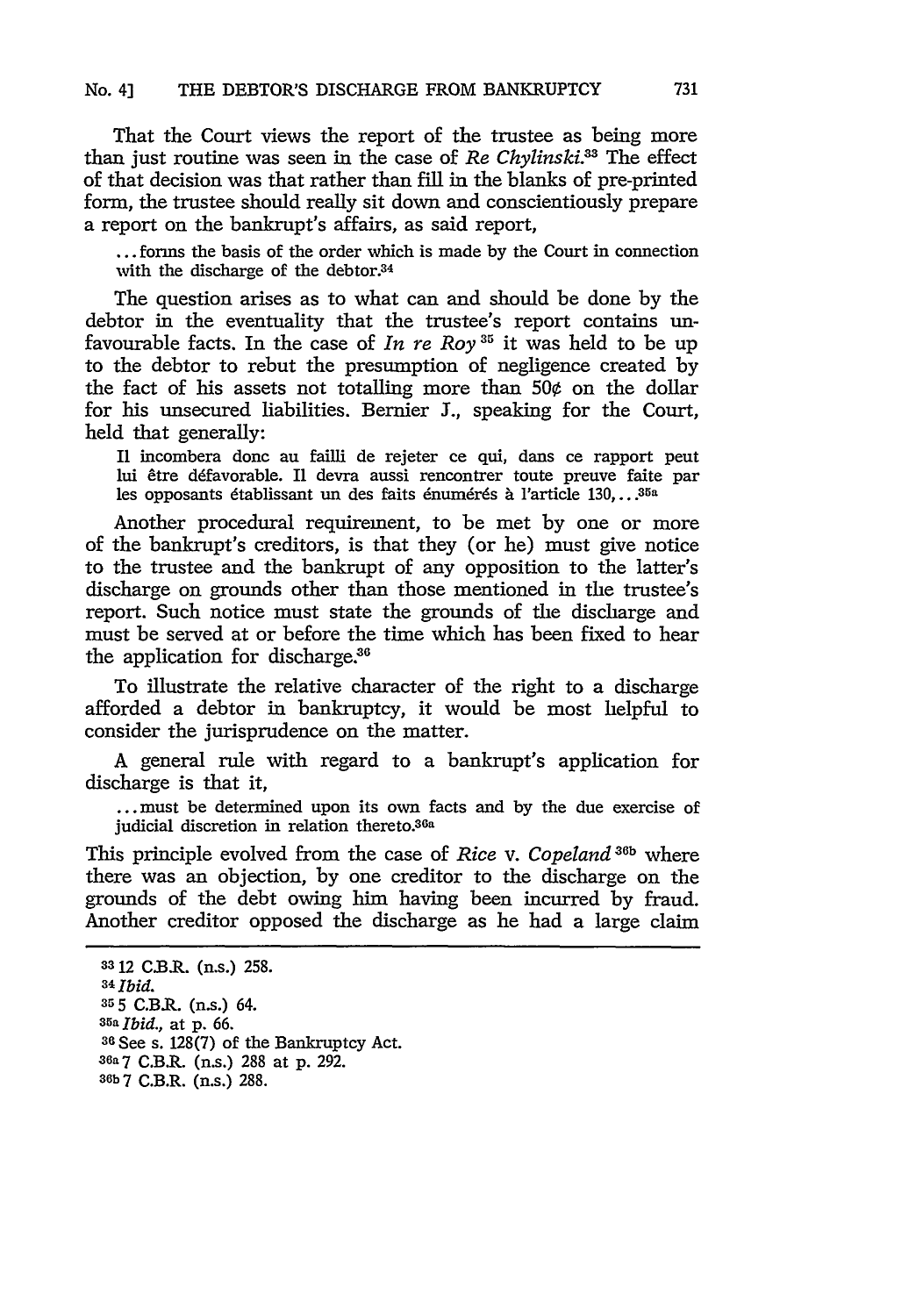arising out of a car accident with the debtor. The Court held that in considering an application for discharge it would not examine the question of whether the bankrupt was guilty of fraud. Such an inquiry would have to be made at a separate hearing. In the words of Dickson **J.,** speaking for the Court:

The Bankruptcy Act must not be considered to be a clearinghouse solely for the liquidation of debts: **...** Nor must it be considered a summary and expeditious means of avoiding payment of damages arising out of automobile collisions.30e

It can be seen, therefore, that the judicial discretion to be exercised in relation to the facts surrounding the bankruptcy, is quite wide.

Notwithstanding the absence of facts under s. **130** of the Bankruptcy Act it is still within the Court's discretion, upon considering the debtor's behavior both before and after his bankruptcy, to make conditional or suspend an order of discharge.<sup>37</sup> As mentioned earlier it is always within the Court's discretion to refuse the discharge, but according to the case of *In re Lalonde 3s* such a refusal would only come in extreme cases due to its penal effect.

In the above-mentioned case of *Industrial Acceptance Corporation et al. v. Lamarre,* the discharge of the debtor was considered justifiable subject to the imposition of terms, namely the consent given **by** the debtor to a judgment against him **by** the trustee for part of the balance of the debts proved in the sum of **\$5,000.00,** after immediate payment of a claim for necessaries of life in the sum of **\$92.60** to the T. Eaton Co. Ltd. Having failed to pay to the trustee the seizable or non-exempt portion of his salary at the request of the trustee, who was within his rights to claim it, the debtor had committed an offence and could not therefore obtain his absolute discharge, while he was in a position to make such payment. The trial judge was validly exercising his judicial discretion to refuse to suspend or direct the discharge subject to a condition. The obligation of a debtor to pay a portion of his salary derives from Section **39** of the Act related to the property of the bankrupt divisible amongst his creditors.

In another case the Court of Queen's Bench of the Province of Quebec 39 suspended the discharge of a debtor until the fulfillment of the payment **by** him of **50%** of the unsecured claims. The

*Ibid.,* at **p. 292.**

*<sup>37</sup> In re Pehlke* 20 C.B.R. 415.

**<sup>3832</sup>** C.B.R. **191.** See also the exerpt from Mr. Justice Estey's judgment in the *Industtrial Acceptance* case, *supra.* <sup>39</sup> 1n the case of *Banque de Montrdal v. Arnold* **[1969]** B.R. 524.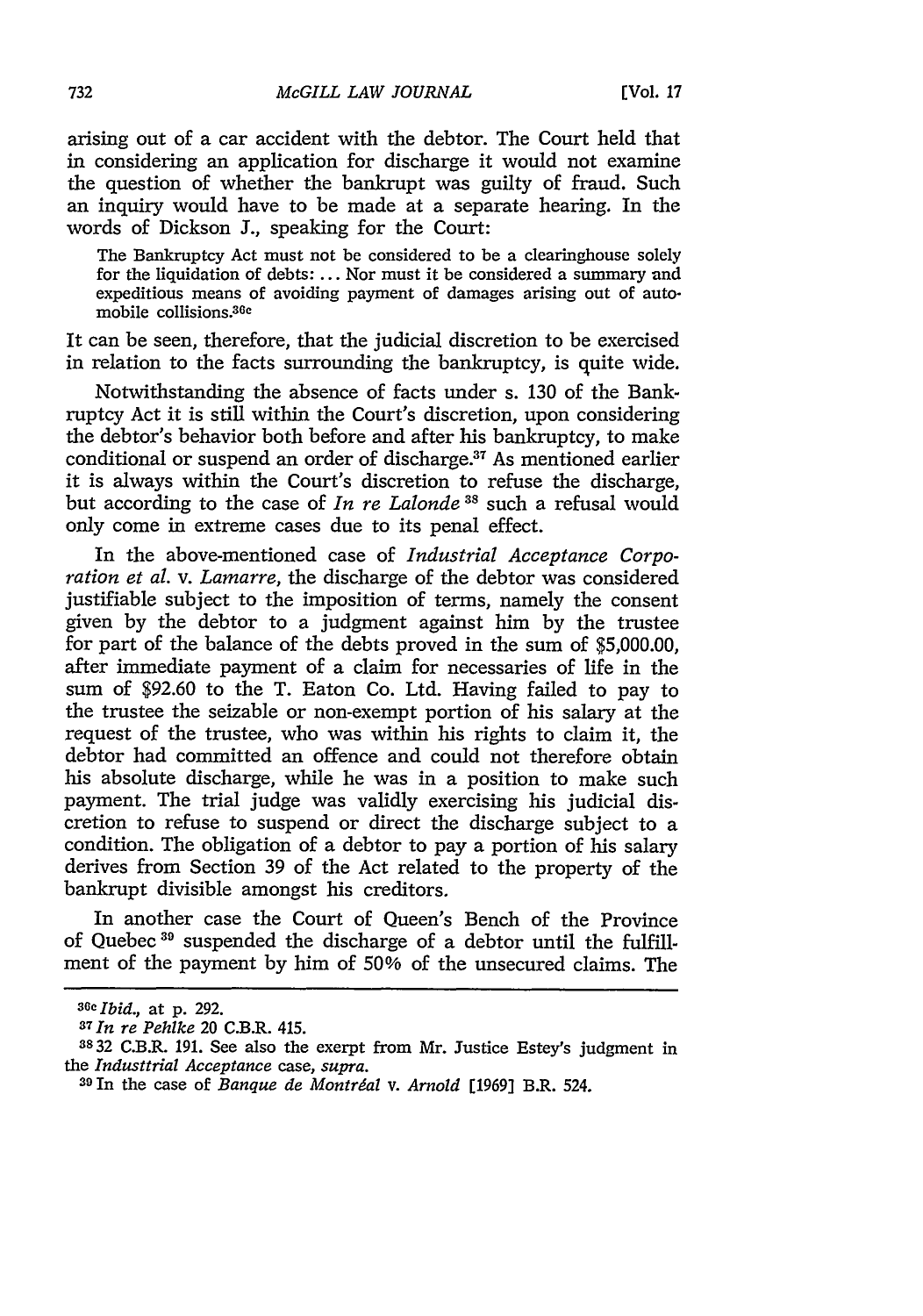judgment was so rendered on the basis of the *Industrial Acceptance case, i.e.* the debtor should have previously deposited with the trustee the seizable portion of his salary during the bankruptcy.

In *Dame Grenier v. Bolduc,40* the Court of Appeal of the Province of Quebec again underlined the relative right for a discharge claimed **by** a debtor, **by** refusing to grant an absolute discharge on the following facts which appeared evident:

a) the assets were not equal to **50%** on unsecured liabilities, and the debtor appeared responsible for this state of affairs (s.  $130(1)(a)$ ;

b) the bankrupt had continued trade while knowing to be insolvent (s.  $130(1)(c)$ );

c) the bankrupt had been bankrupt on a previous occasion  $(s. 130(1)(j)).$ 

The Quebec Court of Appeal again confirmed the precarious character of the debtor's right to a discharge in *Portugais et al.* v. Perras et al.<sup>41</sup> The discharge of a debtor was made conditional on the payment of a certain sum of money to the two contesting creditors. The debtor, before he made his assignment, had been condemned to pay to the contesting creditors, Portugais and his lawyer, the sum of **\$715.75** and the costs, following damages resulting from an accident which occurred while he was driving a truck. The only creditors listed when he made his assignment were the plaintiff on the judgment and his lawyer for the costs. It appears that the trustee had failed to take proper measures in order to ensure that the bankrupt pay the seizable portion of his salary. The absolute discharge of the debtor was refused and the discharge was made conditional on the payment of the sum of \$1,478.32. Referring to the decision of the Supreme Court of Canada in *Industrial Acceptance* case, *supra,* the Court of Appeal of this Province strongly stressed the point that an assignment **by** a debtor constituted, in this instance, a mockery of justice, and it recalled in the exact terms of the Supreme Court of Canada that:

If debtors can go into bankruptcy as a convenient means of evading payment of just obligations and obtain discharges without difficulty, bankruptcy becomes an abuse.<sup>42</sup>

One situation in which the court does not view bankruptcy as a means of evading the payment of debts and will grant a con-

**<sup>40 [1958]</sup>** B.R. **89.**

<sup>41 [1959]</sup> B.R. 54.

<sup>42</sup> *Ibd.,* at **p. 58** *per* Rinfret, **J.**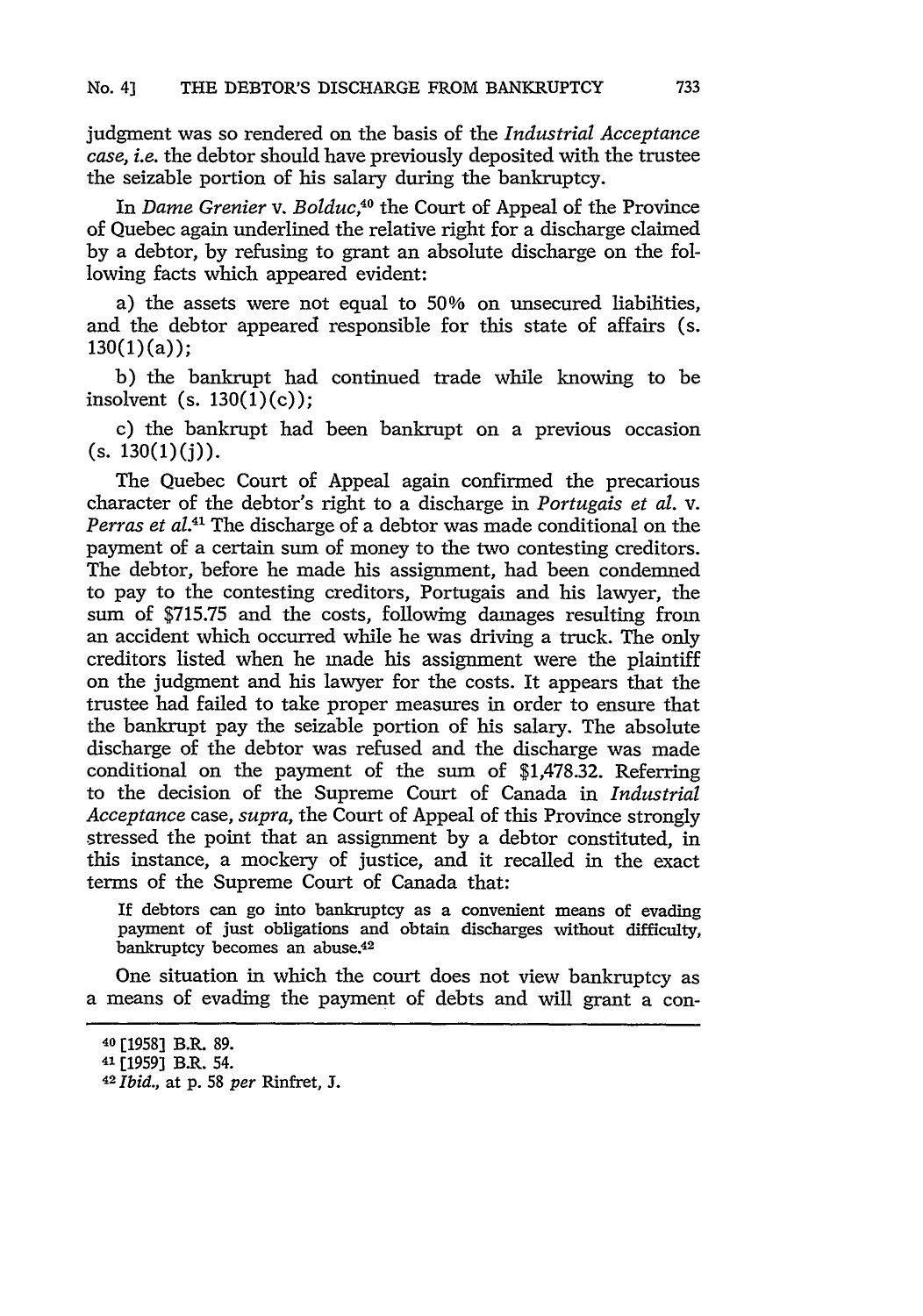ditional discharge is when the debtor is genuinely overpowered **by** his liabilities. For example, in the case of *Re White,43* where amongst the debtor's liabilities was a judgment for damages resulting from a car accident, the court held that:

**...** if a debtor is so burdened **by** his debts that he cannot properly support his family or otherwise perform the ordinary duties of citizenship he is entitled to go into bankruptcy because of such debts whatever the debts are whether arising from a judgment with respect to a motor vehicle accident or however they may arise.44

The discharge was granted conditionally on the very easy terms of **\$500** being paid off at the rate of **\$5** *per* week or such larger amounts as the debtor would be able to pay.

This is illustrative of the bankruptcy Court's concern with the elements of public policy in addition to the interests of the creditors and the debtor.<sup>45</sup>

An indication of to what extent the debtor was obliged to support his family can be found in the case of *In re Lambert.4* In that case a conditional discharge was granted and it was held that the conditions of the discharge,

**...** should not be oppressive or interfere with the debtor maintaining his family and himself in accordance with their requirements and necessities having regard to their station in **life,...46a**

The court went on to make allowances for the fact that the debtor had an executive position in the field of sales and had to keep up certain appearances and maintain certain expenses with respect to his office.

Two recent decisions of **1971** have reinforced the views expressed above as to the factors influencing the court's discretion.

In the case of *In re Hart* **47** when it come to the granting of a discharge the court held:

In order for the Court to make an order for payments out of the earnings of the debtor, the Court must be satisfied that the debtor's income is *more than sufficient* to maintain the debtor and his family in *a decent standard of living:.. .48* (Emphasis added).

*46a Ibid.,* at **p. 217. 47** 14 C.B.R. (n.s.) **92.** *<sup>48</sup>Ibid.,* at **p. 93.**

**<sup>437</sup>** C.B.R. (n.s.) **111.**

**<sup>44</sup>***Ibid.*

<sup>4</sup> SIn the earlier case of *In re Green* **5** C.B.R. **580,** the court had recognized the undesirability of so weighing down a person with his debts as to render him incapable of performing the ordinary duties of citizenship. **463 C.B.R.** (n.s.) 216.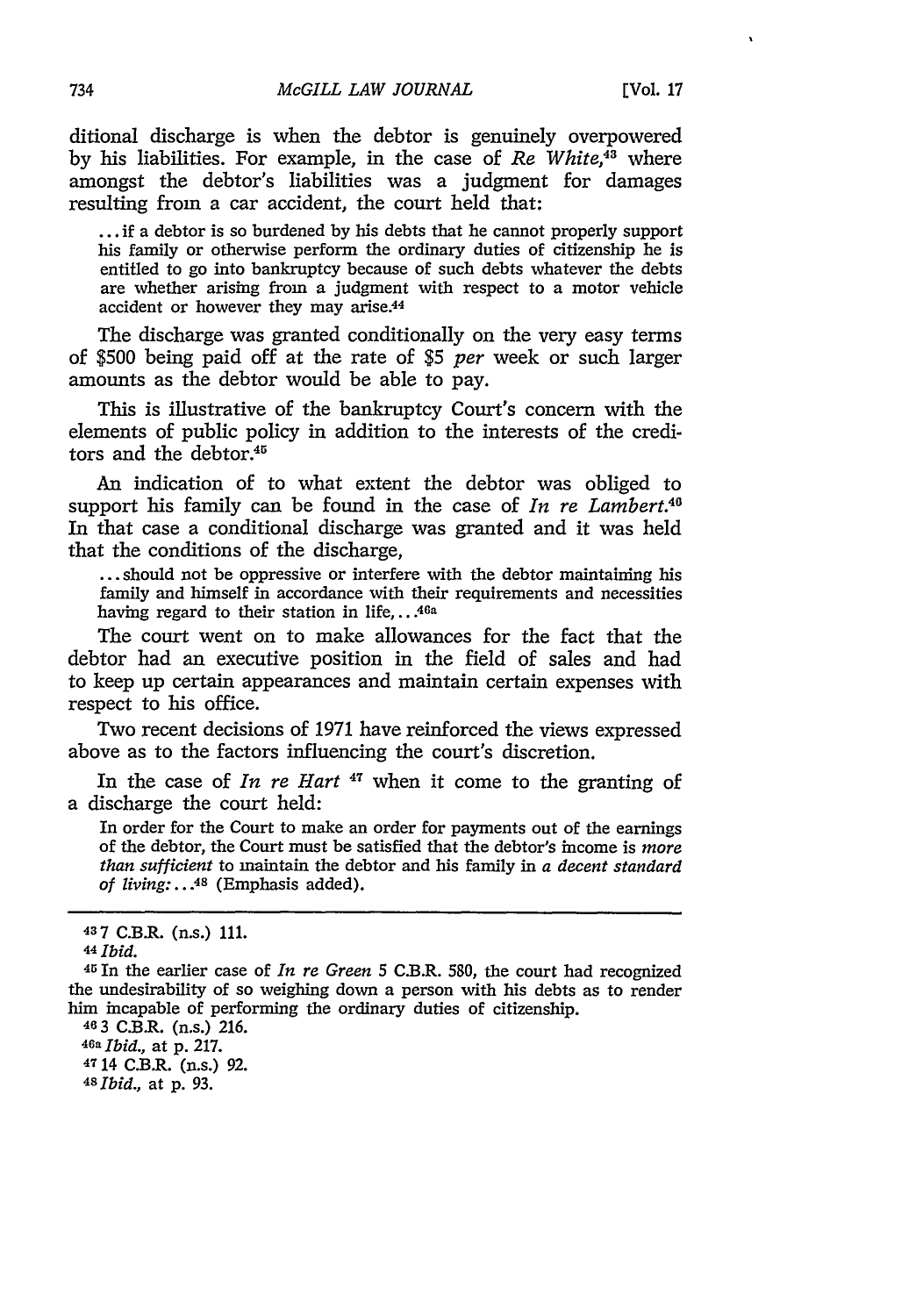In the case of *In re Pilawsky* 49 an absolute order of discharge was granted seeing that to make the discharge conditional on the payment of certain sums would be to saddle the debtor,

... with such an amount that he cannot reasonably support his family in accordance with the station in life that they occupy... $50$ 

Resulting from the foregoing discussion it can be seen that the courts have tried to balance a variety of interests with the objective of leaving the debtor and his family as self-supporting members of society at the same time as granting the creditors some partial satisfaction of the debts incurred by the bankrupt.

Another situation in which the discharge granted will be conditional is where a debtor receives a salary in excess of what is required to properly maintain his family, $5\overline{1}$  part of which could have been seized by the trustee but was not. In several such cases **52** a discharge was granted upon the debtor's consenting to a judgment.

The conditions which can be imposed on the bankrupt's discharge are entirely within the court's discretion and an example of the lattitude of that discretion can be seen in the case of *In re Hutson.53* It was made a condition of the discharge, in that case, that a legacy which the debtor had received in England be assigned to the trustee so that he could collect it and distribute it to the creditors.

Certain conditions can never be a part of the discharge. It has been held that to make it a condition of the discharge that the creditor alleging fraud be paid would be to give such creditor a preference.<sup>54</sup> The creditor who claims that the debtor was fraudulent has his claim against the debtor under s.  $135(1)(e)$  of the Bankruptcy Act.

One of the key factors to be considered in the bankrupt's application for discharge is his financial status. In the case of *In re Sorrenti et al*<sup>55</sup> no time limit was placed on the conditional discharge which was not to become a final discharge until the bank-

**53** 31 C.B.R. 219.

*54 In re Kemper* 2 C.B.R. (n.s.) 130.

55 *2* C.B.R. (n.s.) 226.

<sup>4914</sup> C.B.R. (n.s.) 32.

**<sup>50</sup>***Ibid.,* at **p.** 34.

*<sup>51</sup>Mason v. The Canadian Bank of Commerce* 13 C.B.R. 243.

<sup>5</sup>2See s. 129(2)(c) of the Bankruptcy Act; *In re Cox* 24 C.B.R. **33;** *In re Tait* 20 C.B.R. 392; *In re Baillargeon* 15 C.B.R. 77 and *In re Gauthier* 17 C.B.R. 99.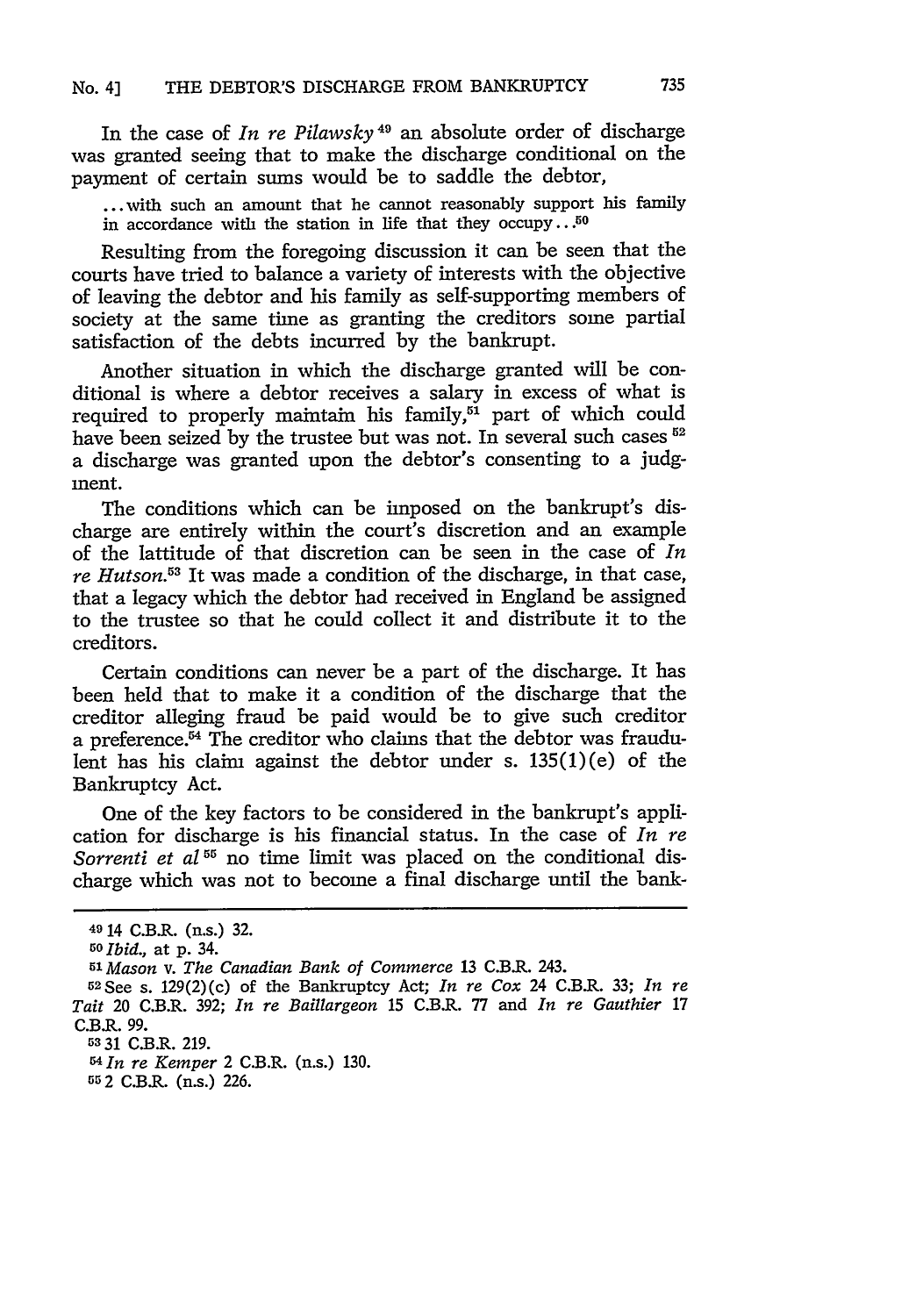rupts, professional men each earning **\$10,000** *per* year, paid **\$5,000** each to the trustee.

In the case of *In re Thiessen* **56** the court suspended the discharge for three years because there was a failure to pay **50¢** on the dollar without a valid excuse and the debtor still traded after he knew he was insolvent. Another factor influencing the court's decision was that the debtor did not account satisfactorily for his loss of assets.

The case of *In re Langlois*<sup>57</sup> is a perfect example of the role played **by** the facts in each case. In that case the bankrupt's assets were not sufficient to equal 50¢ on the dollar, but the court was quite willing to grant a discharge subject only to a short suspension period. The reason for that was the bankrupt had committed no offence and had only gone into bankruptcy because he had personally guaranteed two companies that went bankrupt. The court's lenient attitude towards the debtor notwithstanding his **fi**nancial position was due to the particular circumstances of the situation.

Naturally the more money the debtor has or has the potential of obtaining, the harsher will be the terms of his discharge. For example in *Re Bowerman*<sup>58</sup> a physician who had a large income was granted a discharge provided he paid to the trustee, for the creditors' benefit, a sum of **\$500** *per* month for a period of four years. In the court's opinion such a sum, based on his financial status, would not prove crippling to him.

From the jurisprudence have evolued guidelines which can be considered **by** the court when entertaining a debtor's application for discharge. For instance in attempting to determine the length of the period of suspension of a discharge the following factors play a role: a) the fact that the bankruptcy was caused **by** inexperience,59 *b)* the fact that the debtor had been taken advantage of **by** one of his partners,60 and *c)* the fact that the debtor had been in bankruptcy for a long period of time.<sup>61</sup> In considering whether or not to suspend the discharge altogether the court will consider the fact that credit was extended too freely to a trader **by** his creditors.62

**<sup>56</sup>**4 C.B.R. 354. 57 **11 C.B.R. 493. 58 9** C.B.R. (n.s.) **261. <sup>59</sup>***In re Berman* **5** C.B.R. **366. 60** *Ibid.* **6' In** *re Stafford* **37** C.B.R. **206.** *<sup>6</sup>2In re Beerman and Sands, supra* n. **26.**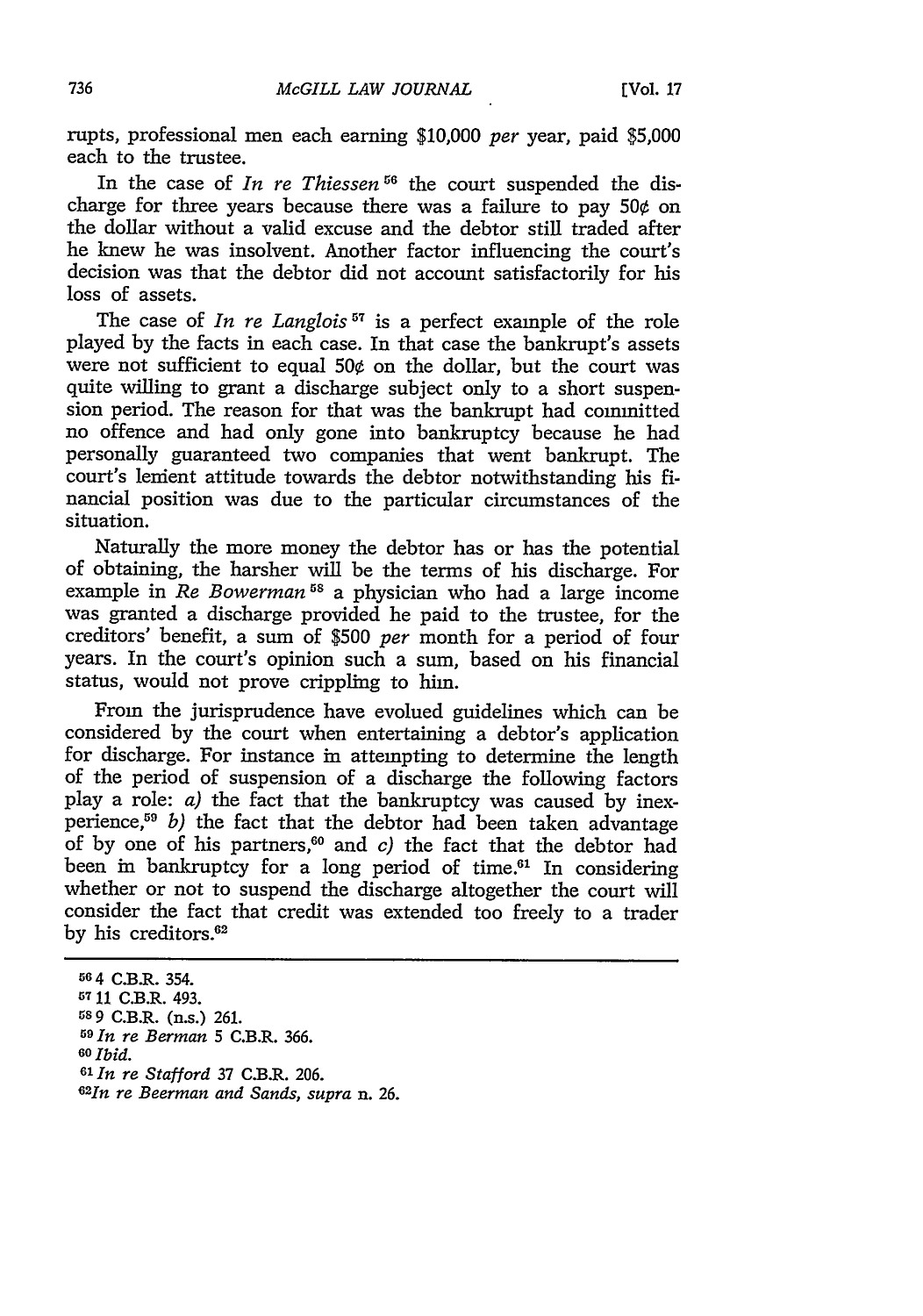Assuming that the debtor fulfills the conditions of his discharge and makes all the required payments to the trustee, the problem arises to the distribution of such sums.

In the case of *In re Bona 63* Smily, **J.,** speaking for the Supreme Court of Ontario, held that the distribution would have to be made in accordance with s. 95 of the Bankruptcy Act. The trustee would have a priority for his fees notwithstanding the fact that a third party guaranteed payment of the trustee's fees and disbursements.

Rule 4 of the Bankruptcy Rules, when applied to the Quebec situation, permits the use of a a.483 of the Code of Civil Procedure to annul an order of discharge which has been irregularly obtained.<sup>63a</sup>

An examination of the jurisprudence is, as seen above, quite helpful in trying to understand the factors involved in the granting of a discharge be it absolute conditional or suspended. It is important though, to not go too far and try to establish hard a fast rules applicable to all cases for it has been said that the considering of already decided cases in coming to a decision on an application for discharge is a dangerous practice.<sup>64</sup>

Facts and circumstances surrounding the hearing of an application for a bankrupt's discharge imply the consideration of guidelines which revolve upon the duties imposed upon a bankrupt by Section 117 of the Act, to wit, the discovery and delivery of his property, delivery of his books and records, his attendance for examination before the official receiver, the submission by him to the trustee of a statement of his affairs, his assistance in the making of an inventory of his assets, his presence at the first meeting of creditors and other meetings of his creditors or inspectors, when required. His duties, under Section 117, are numerous and should not be ignored when an analysis is made of his conduct, cooperation and good will. The complete chapter covering the discharge of bankrupts, under Sections 127 to 139, governs the application, the procedure, the powers of the Court, the objections of the creditors, the consideration of the facts, the effects of the orders, etc. Those particular provisions of the Act are applicable to the demand for the discharge.

**<sup>633</sup>** C.B.R. (n.s.) **270.**

**<sup>63</sup>a** This principle comes from the case of *Longchamps v. Caron* 1 C.B.R. (n.s.) 251, which was decided in relation to a.1177 of the old Code of Civil Procedure which is aA83 of the present Code.

*<sup>64</sup> In re Palach* **35** C.B.R. **58.**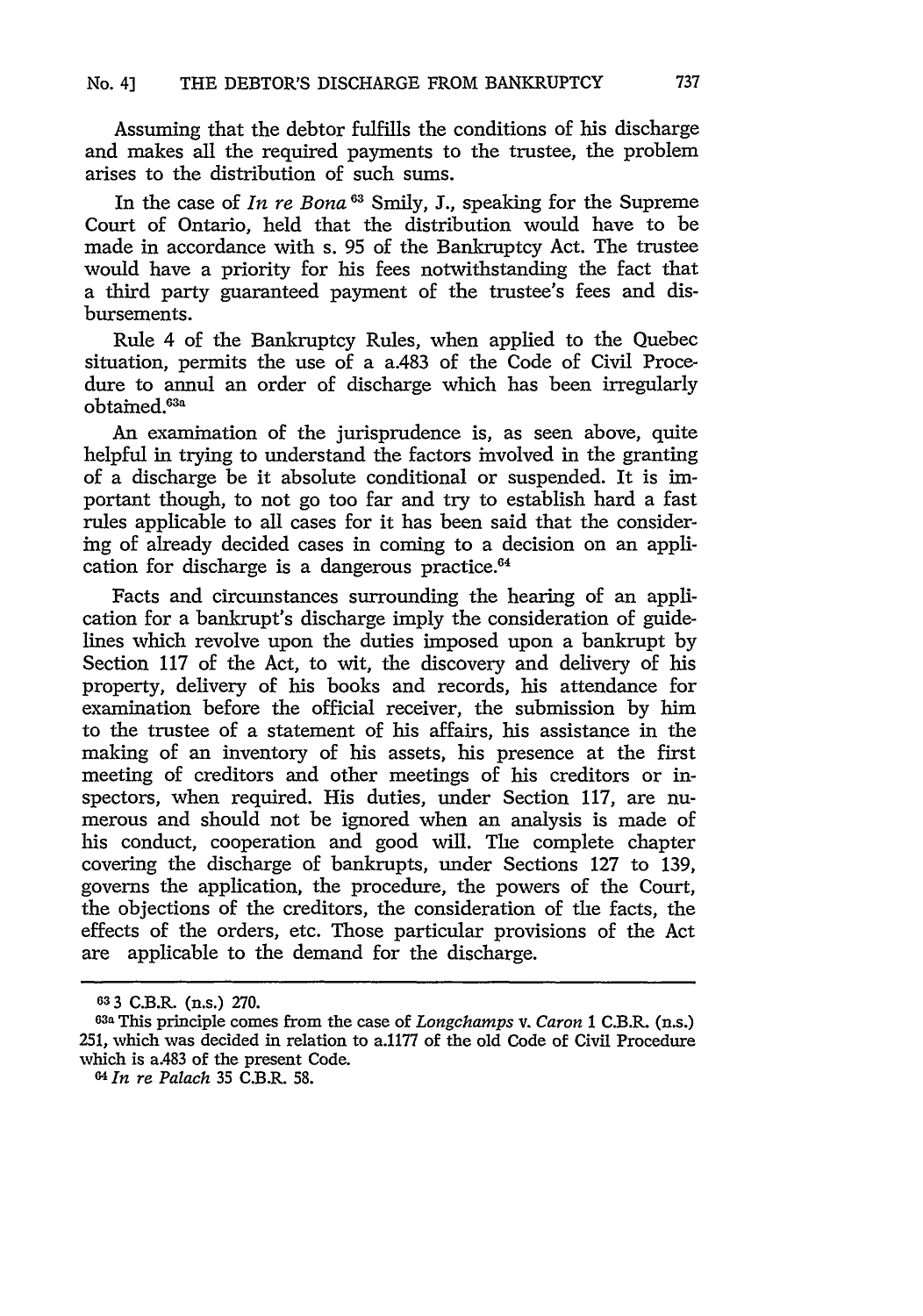## **IV.** Conclusion

There are, indeed, facts and circumstances which debtors, creditors and the public in general cannot set aside, and which have to be appreciated **by** the Court. Some of them were duly considered **by** our esteemed colleague of the Supreme Court of Ontario, the late Honourable Mr. Justice F. T. Mc Dermott, at a Conference of Judges on Bankruptcy Problems, held in Montreal, on January **18, 1968.** The following points are taken into account, explored and clarified. Needless to say that they are not limitative.

- **-** The age of the bankrupt, his wife and dependents and the number of dependents;
- **-** The effect of a lengthy suspension upon his qualification for a position;
- **-** The state of his health both before and after bankruptcy;
- **-** The salary or revenue of the bankrupt at the time of bankruptcy and his earnings at the time of the hearing of the discharge application with a look to the future;
- **-** The occupation of the bankrupt or the business carried on **by** him;
- **-** The period of time the bankrupt carried on business;
- **-** The rent paid **by** the bankrupt;
- **-** Whether the insolvency has resulted from obligations of a personal nature of the debtor or from guarantying commitments of others e.g. as a major or minor shareholder, director or officer of a corporation, an endorser, etc.;
- **-** The incidence of a prior bankruptcy;
- **-** The value of the proposed assets and the recovery actually made therefrom;
- **-** The amount of liabilities shown **by** the debtor and that of the proven claims;
- **-** Preferred claims proven and their implication. If the bankrupt has not set aside nor, **by** way of consequence, remitted to various levels of government the amounts deductible from wages for income tax or sales taxes, workmen's compensation or other like deductions, this could reflect upon his conduct while in business;
- **-** Facts referring to sections **117** and **130;**
- **-** The opinion of the trustee and the inspectors;
- **-** The resolution of the inspectors accompanying the trustee's report;